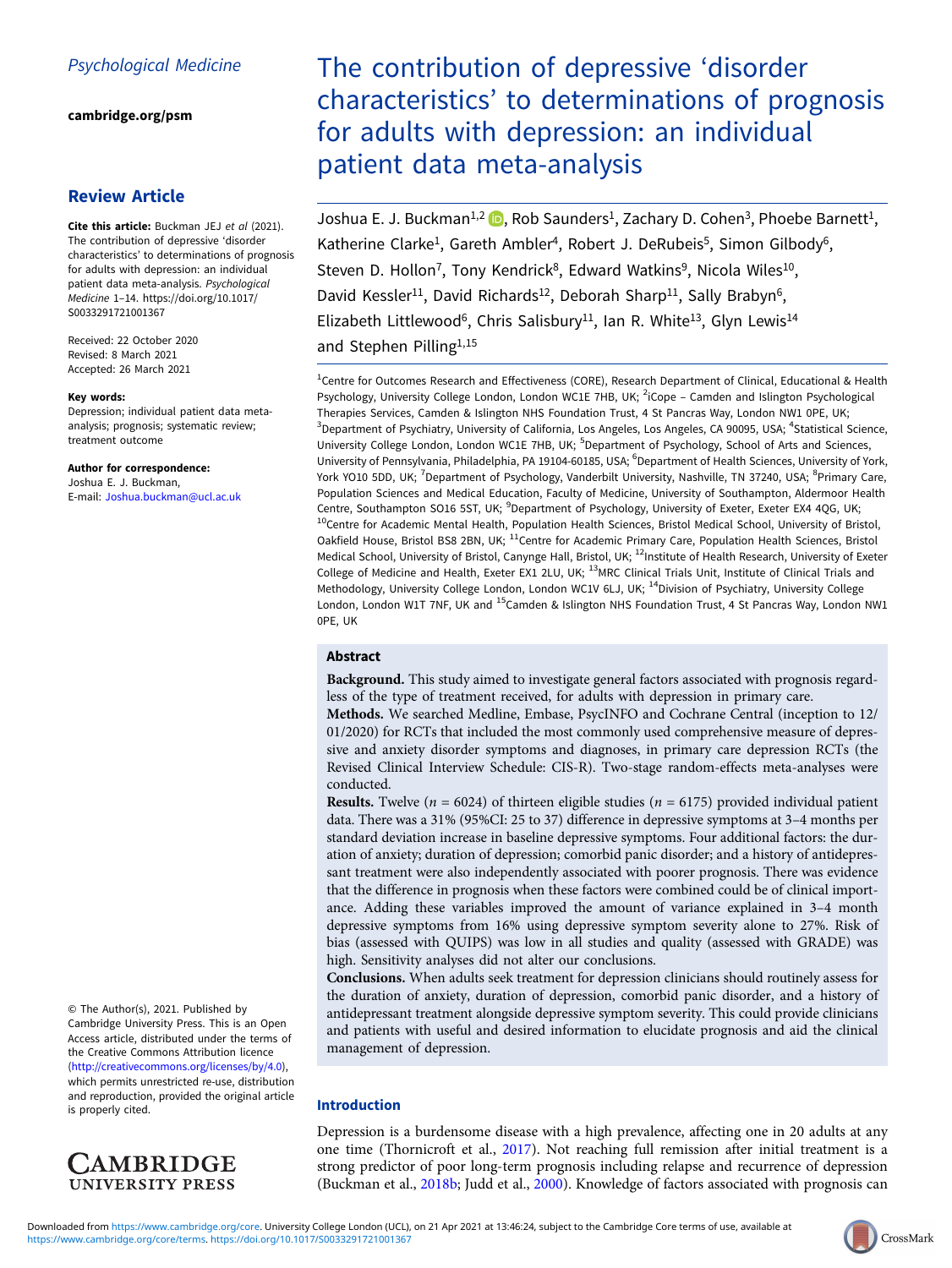be useful for patients and clinicians informing the content of routine clinical assessments and decisions regarding the future clinical management of the patient's condition, and providing them with information they want to know (Trusheim, Berndt, & Douglas, [2007\)](#page-13-0).

There have been a number of different approaches towards studying prognosis. For adults with depression, it has most commonly been studied in systematic reviews or randomised controlled trials (RCTs) that have focused on prognosis for those receiving a single treatment – typically, an antidepressant or cognitive behavioural therapy (Bower et al., [2013](#page-12-0)a, [b](#page-12-0); Chekroud et al., [2016;](#page-12-0) Driessen, Cuijpers, Hollon, & Dekker, [2010;](#page-12-0) Karyotaki et al., [2017\)](#page-12-0). Such studies might identify a mixture of general prognostic factors applicable regardless of treatment type and prognostic factors unique to that treatment modality, but due to their design, they cannot distinguish between the two. For example, the predictive models from STAR\*D that examined outcomes on the antidepressant citalopram were found to generalise to escitalopram–bupropion but not to venlafaxine–mirtazapine (Chekroud et al., [2016](#page-12-0)). At the outset of treatment, it is impossible to know what future treatments a patient will receive so general information about prognosis, that would apply to all treatments, is of clinical value (Hippisley-Cox et al., [2007](#page-12-0); Trusheim et al., [2007\)](#page-13-0); this can be called 'prognosis independent of treatment'. Another approach to studying prognostic factors is to identify people with depression from cohort studies. Most cohorts have small numbers of people with depression and many have not sought treatment (Buckman et al., [2018](#page-12-0)b; Hardeveld, Spijker, De Graaf, Nolen, & Beekman, [2009\)](#page-12-0). Therefore, inferences about prognosis from these samples can be imprecise and might not be generalisable to the population of help-seeking patients who are seen by clinicians. The approach taken in the current study is to examine data from the individual participants of a wide range of RCTs that have investigated a breadth of pharmacological, psychological and other interventions, amongst individuals seeking treatment for depression, and to partial out the effects of the randomisation in each study, to investigate the associations between patient characteristics and prognosis. In theory, depending on the breadth of the treatments used in the contributing studies, this approach allows for the investigation of prognostic factors that apply to any course of treatment and should therefore be more generalisable to a wider range of clinical circumstances.

Meta-analyses of individual patient data (IPD) collected from RCTs can provide an improved understanding of factors associated with prognosis independent of treatment (Bower et al., [2013](#page-12-0)a, [b](#page-12-0); Driessen et al., [2010](#page-12-0); Gibbons, Hur, Brown, Davis, & Mann, [2012](#page-12-0)) as they are able to deliver greater power and therefore more precise estimates than individual studies or study-level meta-analyses (Driessen et al., [2010;](#page-12-0) Fisher, Carpenter, Morris, Freeman, & Tierney, [2017](#page-12-0); Stewart et al., [2015](#page-13-0)). A meta-review of systematic reviews and meta-analyses, including IPD meta-analyses, was conducted to inform the methods and focus of the current study (online Supplementary Tables 1 and 2). That meta-review established that there is strong evidence of an association between the severity of depressive symptoms pretreatment and prognosis with particular treatments (Bower et al., [2013](#page-12-0)a, [b](#page-12-0); Driessen et al., [2010;](#page-12-0) Weitz et al., [2015\)](#page-13-0). However, there is uncertainty over the strength and the clinical importance of the association due to a lack of reporting of effect sizes (Chekroud et al., [2016](#page-12-0); Noma et al., [2019\)](#page-13-0), and wide confidence intervals (CIs) in the studied effects (Fournier et al., [2010](#page-12-0); Johnsen & Friborg, [2015](#page-12-0); Weitz et al., [2015\)](#page-13-0). As noted above, there is also the possibility that these associations are limited to

patients receiving particular type of treatment only, given the focus of past studies (Bower et al., [2013](#page-12-0)a, [b](#page-12-0); Driessen et al., [2010;](#page-12-0) Karyotaki et al., [2017\)](#page-12-0). As such, the current evidence may not be useful for clinicians wanting to inform patients of their prognosis before a decision has been made regarding the type of treatment to start, or in settings where the particular treatments studied are not available.

The meta-review identified a number of other potential prognostic factors, including life events, social support and sociodemographics which are beyond the scope of the current study (Buckman et al., [2021\)](#page-12-0), and several others which are related to the severity of the mental health problem a patient with depression might present with in a clinic. These severity-related factors can be referred to as depressive 'disorder characteristics', in contrast to depressive 'symptom severity'. Some of these 'disorder characteristics' such as duration and comorbidity with anxiety have been reported to be associated with response to a particular treatment [e.g. citalopram in STAR\*D (Chekroud et al., [2016](#page-12-0))], but there have been inconsistent findings and most studies did not adjust for depressive symptom severity (Johnsen & Friborg, [2015;](#page-12-0) Nakabayashi, Hara, & Minami, [2018;](#page-13-0) Noma et al., [2019](#page-13-0)). One study has found an interaction between duration and symptom severity suggesting that considerations of prognosis should not be limited to symptom severity alone (Lorenzo-Luaces, Rodriguez-Quintana, & Bailey, [2020](#page-13-0)). However, that was a study of adolescents, in a single sample, with two treatment types, their combination, or placebo, and was not able to consider a broader spectrum of depressive 'disorder characteristics'. Previous studies have also rarely included data from primary care settings, or provided insufficient information about how participants were recruited to know if the results are generalisable to other health care settings. Large proportions of adults seeking treatment for depression present in primary care (Olfson, Blanco, & Marcus, [2016;](#page-13-0) Thornicroft et al., [2017](#page-13-0)), so identifying prognostic factors in a primary care setting has important utility.

This study aimed to provide clinically useful estimates for prognostic factors that would apply whatever treatment a patient would receive. The specific aims were to investigate: (1) the degree to which depressive symptom severity is associated with prognosis for adults with depression in primary care, independent of treatment type; and (2) which depressive 'disorder characteristics' are associated with prognosis independent of treatment type, and independent of depressive symptom severity.

#### **Methods**

This study involved compiling an IPD from RCTs of adults with depression that sought treatment in primary care. In order to thoroughly investigate the association between depressive 'disorder characteristics' and prognosis a measure that captures a comprehensive set of such clinical features is required. Scoping searches were conducted to identify the most commonly used measure of this type in RCTs that recruited adults with depression in primary care; we established that this was the Revised Clinical Interview Schedule (CIS-R) (Lewis, Pelosi, Araya, & Dunn, [1992](#page-13-0)). The CIS-R is a measure commonly used in RCTs and epidemiological studies that has been translated into many languages (McManus, Bebbington, Jenkins, & Brugha, [2016;](#page-13-0) Subramaniam, Krishnaswamy, Jemain, Hamid, & Patel, [2006](#page-13-0)). It is used to measure symptoms and make diagnostic determinations of depressive and anxiety disorders in line with criteria from the International Classification of Diseases 10th edition (World Health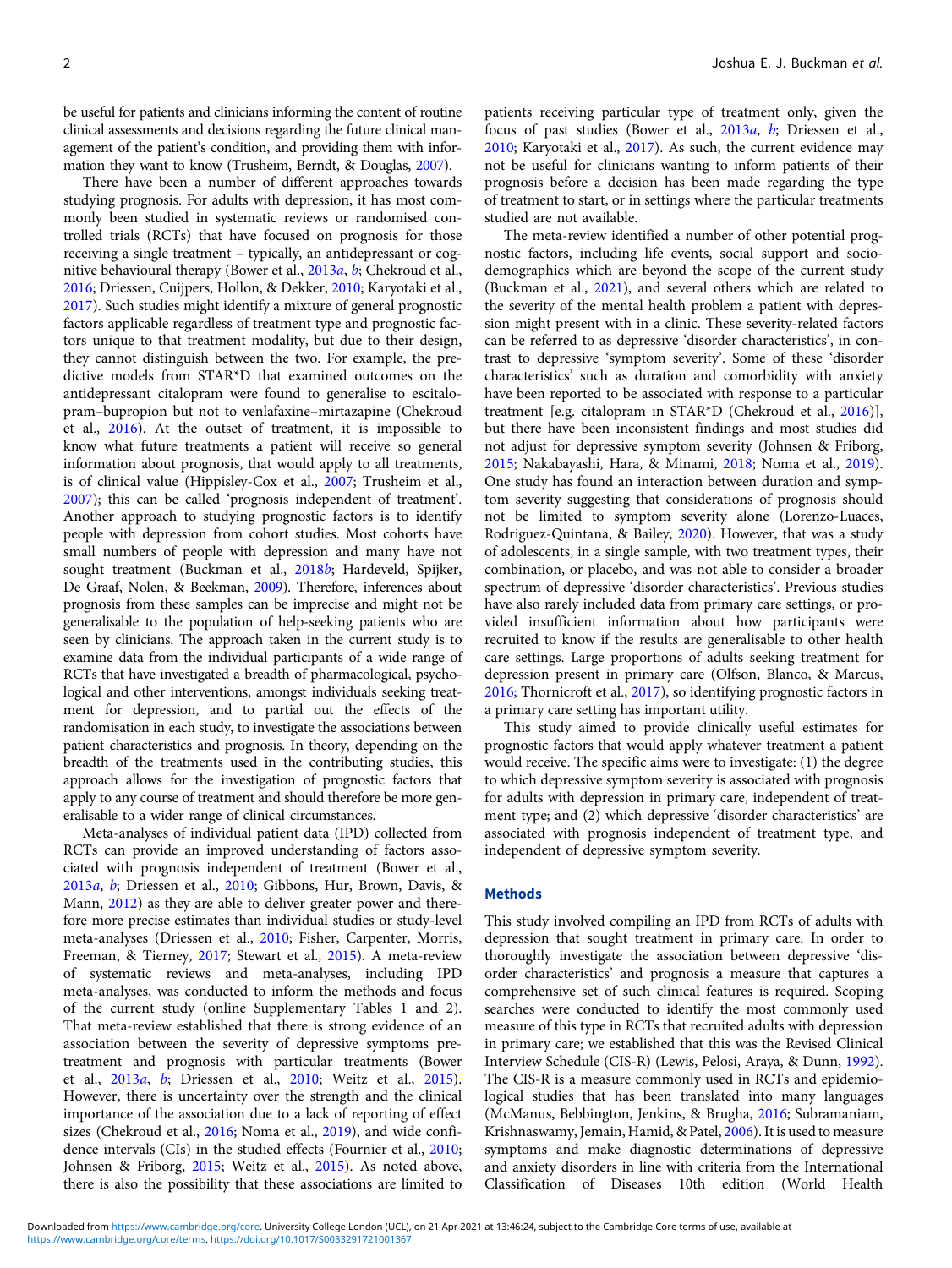Organization, [1992](#page-13-0)). CIS-R is most commonly administered via a computerised program such that lay personnel can conduct the interviews, reducing clinical time and cost (Subramaniam et al., [2006\)](#page-13-0). The use of this measure at baseline was made an inclusion criterion for the searches in order to minimise bias in harmonising data across RCTs. The methods for this systematic review and IPD meta-analysis were pre-registered (Buckman et al., [2020\)](#page-12-0) [PROSPERO: CRD42019129512 (01/04/2019)]; for details of protocol amendments and derivations, see online Supplementary materials.

## Identification and selection of studies

Studies were identified via searches on Medline, Embase, PsycINFO and Cochrane Central (inception to 1st December 2020), hand-searching of reference lists, and contacting experts for unpublished or missed studies. Full details of the searches are provided in online Supplementary Table 3.

# Inclusion and exclusion criteria

Studies were included if they: were RCTs of adults (aged  $\geq 16$ years) with unipolar depression, or with depressive symptoms significant enough for them to seek treatment, or a CIS-R (Lewis et al., [1992\)](#page-13-0) score of  $\geq 12$  (the usual case definition for a common mental disorder); recruited from primary care; had at least one active treatment arm; and used the CIS-R at baseline.

Studies were excluded if they were studies of: patients with depression secondary to a diagnosis of personality disorder, psychotic conditions or neurological conditions; bipolar or psychotic depressions; children or adolescents; feasibility or were studies of adults with either depression or an anxiety disorder, rather than a primary depression with or without comorbid anxiety.

See [Table 1](#page-3-0) for details of the included studies.

## **Measures**

The measures of depressive symptoms used to determine depressive 'symptom severity' and outcomes are noted in [Table 1](#page-3-0); details of all measures are given in online Supplementary Table 4.

#### Ethical considerations and trial registrations

All included studies were granted ethical approvals and all participants gave informed consent (online Supplementary Table 5). No additional NHS ethical approval was required for this study: HRA reference 712/86/32/81.

## Data analysis plan

Details on determining study inclusion, data extraction, data handling and data management, risk of bias and study quality, secondary outcomes and sensitivity analyses, and results from these, are provided in online Supplementary materials.

## Primary outcomes

The primary outcome was depressive symptoms at 3–4 months. This was captured in two ways:  $(1)$  z-score (standardised mean) of the scores on the four depressive symptom measures used at 3–4 months post-baseline in each study [\(Table 1](#page-3-0)). The score at 3–4 months was divided by the standard deviation for that measure calculated at 3–4 months. (2) The logarithm of depression scale scores irrespective of the measure used. Exponentiation of

the regression coefficient provides an estimate of the percentage difference in symptoms.

It was expected that these methods would give broadly similar results but that the log outcome might have greater clinical utility as percentage differences might be more easily understood and do not require division by standard deviation estimates.

### Prognostic indicators under consideration

- (1) Depressive symptom severity at baseline taken as scores on the depressive symptom measures is detailed in [Table 1](#page-3-0).
- (2) Depressive 'disorder characteristics':
- the sum of the scores on the CIS-R anxiety subscales, and each individual subscale
- the number of comorbid common mental health disorders (CMDs), and each individual disorder
- the duration of depression
- the duration of anxiety individually and averaged across CIS-R anxiety subscales
- a history of depression
- a history of any previous treatment for depression
- a history of antidepressant treatment
- the degree of functional impairment
- alcohol misuse

#### Primary analyses

Two-stage random effects meta-analyses were conducted for each prognostic factor. This approach removes variance due to the different depressive symptom measures used across the studies, removes potential biases by separating within-study from between-study effects, and allows for more simple formations of forest plots and hence for the assessment of heterogeneity than one-stage approaches (Fisher, [2015;](#page-12-0) Fisher et al., [2017](#page-12-0)). It does so by analysing effects within each study first, before aggregating across studies. One-stage approaches have been favoured in other IPD meta-analyses as they allow for more complex modelling (Cuijpers et al., [2014;](#page-12-0) Weitz, Kleiboer, Van Straten, Hollon, & Cuijpers, [2017\)](#page-13-0). However, as no complex modelling was necessary here, the two-stage approach was most suitable for the aims of the current study (Fisher, [2015\)](#page-12-0).

There were three sets of variables adjusted for in models of each outcome built for each prognostic factor:

- (1) The 'disorder characteristic' adjusted for age, gender and the specific randomised treatment(s) in each study.
- (2) As in (1) with the addition of depressive symptom severity.
- (3) As in (2) with the addition of covariates specific to each prognostic indicator.

Covariates were added to the models above if they were: independently associated with the outcome and prognostic indicator; not multi-collinear with prognostic indicators in the model; not systematically missing and if they impacted the effect estimate for the association between prognostic indicator and outcome when included compared to when excluded from the model. Two factors considered a priori to be important covariates (age and gender) were controlled for in all models.

Final models were built with the primary outcomes adding each prognostic indicator to the model in order of magnitude of effect from model 3 (one-by-one), and removing those no longer significantly associated with prognosis (at the 5% significance level) after adding subsequent factors. If two items were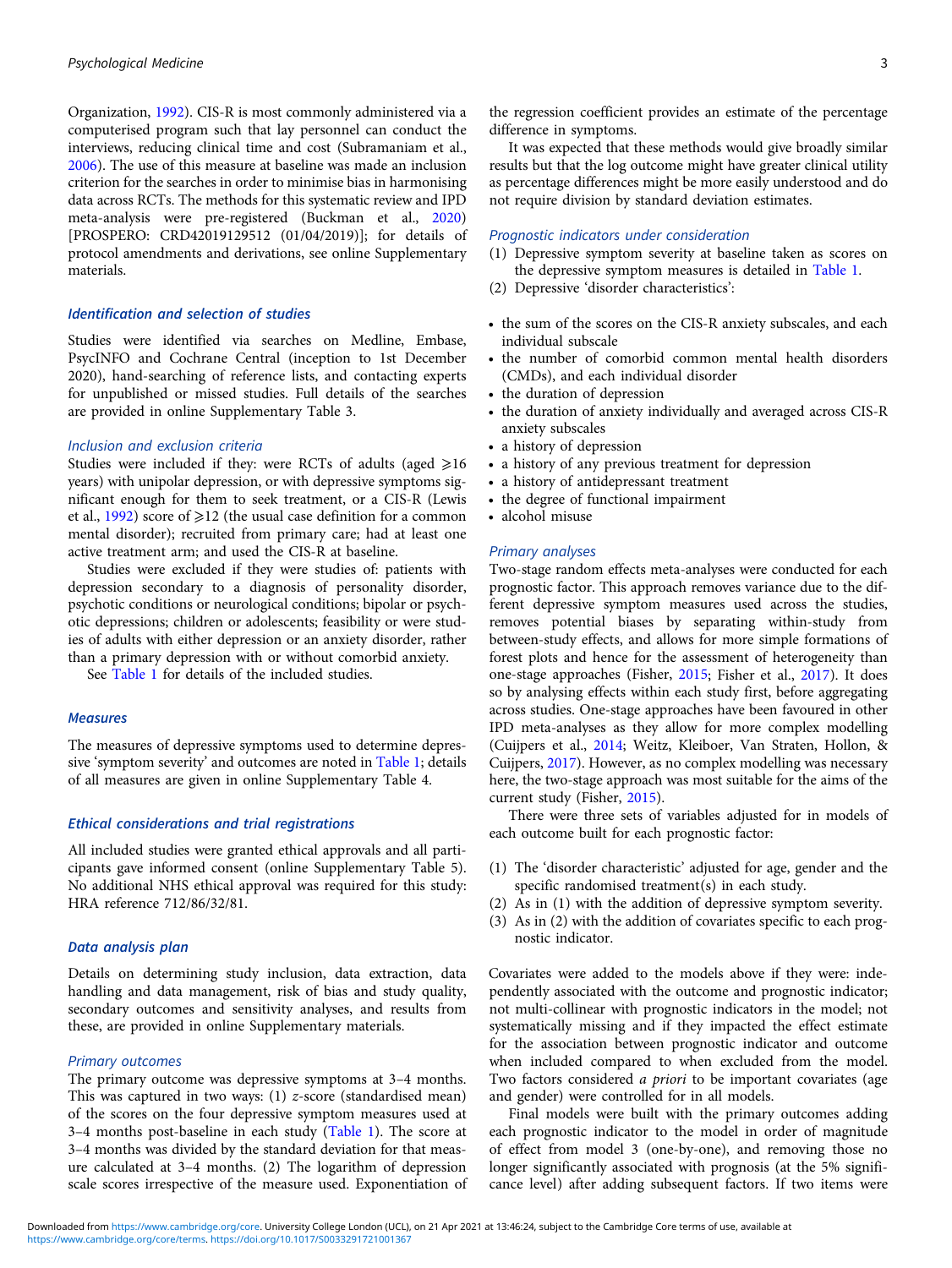#### <span id="page-3-0"></span>Table 1. Description of studies included in the IPD dataset

|                                                   |                |                        | Inclusion criteria                                                                                                   | Age           | Gender                  | T0 Depressive<br>symptom<br>severity       | Remission                     |                                                | Outcome<br>measure      |
|---------------------------------------------------|----------------|------------------------|----------------------------------------------------------------------------------------------------------------------|---------------|-------------------------|--------------------------------------------|-------------------------------|------------------------------------------------|-------------------------|
| Study                                             | $\overline{N}$ | Pragmatic<br>RCT (Y/N) | Mean $(s.p.)$                                                                                                        | Mean $(s.p.)$ | $\frac{0}{0}$<br>Female | Mean $(s.p.)$                              | % at 3-4<br>months            | <b>Interventions</b>                           | Primary<br>(additional) |
| AHEAD (Kendrick<br>et al., 2006)                  | 327            | Y                      | Adults with new depressive<br>episodes diagnosed by GP                                                               | 43.1(15.4)    | 67                      | <b>HADS</b><br>$depression =$<br>10.5(3.9) | 62                            | TCA v. SSRI v.<br>lofepramine                  | HADS (CIS-R)            |
| CADET (Richards<br>et al., 2013)                  | 527            | Y                      | Adults ≥18, ICD-10 depressive<br>episode                                                                             | 44.4 (13.2)   | 72                      | $PHO-9 = 17.7$<br>(5.1)                    | 41                            | Collaborative care v.<br><b>TAU</b>            | PHQ-9                   |
| <b>COBALT (Wiles</b><br>et al., 2013)             | 469            | Y                      | Adults 18-75 with treatment<br>resistant depression, scoring $\geq 14$<br><b>BDI-II</b>                              | 49.6 (11.7)   | 72                      | $BDI-II = 31.8$<br>(10.7)                  | 34                            | CBT + TAU v. TAU                               | BDI-II<br>(PHQ-9)       |
| <b>GENPOD (Wiles</b><br>et al., 2012)             | 601            | ${\sf N}$              | Adults 18-74 with depressive<br>episode                                                                              | 38.8 (12.4)   | 68                      | $BDI-II = 33.7$<br>(9.7)                   | 41                            | Citalopram v.<br>reboxetine                    | <b>BDI-II (HADS)</b>    |
| <b>HEALTHLINES</b><br>(Salisbury et al.,<br>2016) | 609            | Y                      | Adults ≥18, PHQ-9 score ≥10,<br>confirmed diagnosis of<br>depression with CIS-R, internet<br>access                  | 49.5 (12.9)   | 69                      | $PHO-9 = 16.9$<br>(4.6)                    | 30                            | Healthlines telecare +<br>TAU v. TAU           | PHQ-9                   |
| <b>IPCRESS (Kessler</b><br>et al., 2009)          | 295            | Y                      | Adults scoring ≥14 BDI-II and GP<br>confirmed diagnosis of<br>depression                                             | 34.9 (11.6)   | 68                      | $BDI-II = 33.2$<br>(8.8)                   | 34                            | $ICBT + TAU$ v. TAU +<br>waiting list for iCBT | <b>BDI-II</b>           |
| <b>ITAS (Thomas</b><br>et al., 2004)              | 798            | Y                      | Adults ≥16, scored ≥12 on CIS-R                                                                                      | 43.2 (14.8)   | 68                      | $GHQ = 7.7$ (3.2)                          | $N/A$ ; at 6-8<br>months: 46% | Recommendation +<br>TAU v. TAU                 | GHQ-12                  |
| MIR (Kessler et al.,<br>2018)                     | 480            | Y                      | Adults ≥18 taking SSRIs or SNRIs<br>at adequate dose for $\geq 6$ weeks,<br>and scored ≥14 on BDI-II                 | 50.7(13.2)    | 69                      | $BDI-II = 31.1$<br>(9.9)                   | 30                            | Mirtazapine v. placebo                         | BDI-II<br>(PHQ-9)       |
| PANDA (Lewis<br>et al., 2019)                     | 652            | Y                      | Adults presenting with low mood<br>or depression to GP in last 2<br>years, free of ADM for 8 weeks up<br>to baseline | 39.7 (15.0)   | 59                      | $BDI-II = 23.9$<br>(10.3)                  | 69                            | Sertraline v. placebo                          | PHO-9<br>$(BDI-II)$     |
| REEACT (Gilbody<br>et al., 2015)                  | 685            | Y                      | Adults with PHQ-9 ≥10<br>presenting to GP with depression                                                            | 39.9 (12.7)   | 67                      | $PHQ-9 = 16.7$<br>(4.3)                    | 53                            | Moodgym v. beating<br>the blues v. TAU         | PHQ-9                   |
| RESPOND (Sharp<br>et al., 2010)                   | 220            | Υ                      | Women meeting criteria for MDD<br>within 6-months post-partum                                                        | 28.7(6.4)     | 100                     | $EPDS = 17.6$<br>(3.4)                     | 56                            | ADM v. listening<br>intervention               | <b>EPDS</b>             |
| TREAD (Chalder<br>et al., 2012)                   | 361            | Y                      | Adults 18-69 who met diagnostic<br>criteria for MDD and scored ≥14<br>on BDI-II                                      | 39.8 (12.6)   | 66                      | $BDI-II = 32.1$<br>(9.2)                   | 35                            | Physical activity + TAU<br>v. TAU              | <b>BDI-II</b>           |

ADM, antidepressant medication; BDI-II, Beck Depression Inventory; EPDS, Edinburgh Postnatal Depression Scale; GHQ-12, General Health Questionnaire 12 item version; HADS-D, Hospital Anxiety and Depression Scale-depression internet based therapist delivered cognitive behavioural therapy; MDD, major depressive disorder; T0, baseline; TAU, treatment as usual; TCA, tricyclic antidepressant.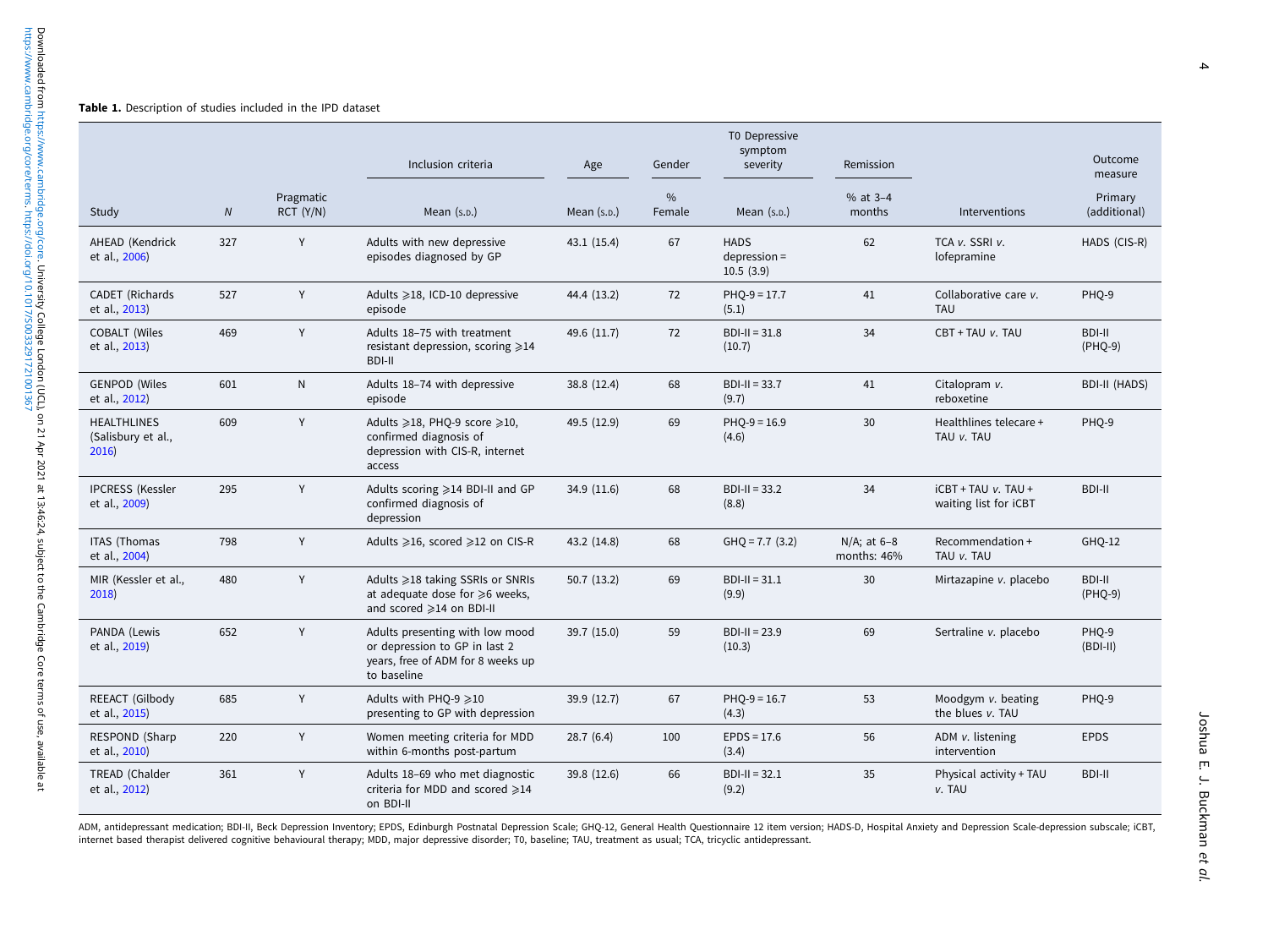highly collinear the one contributing least to the model was removed. In the final models, ordinal variables were re-categorised to assess the associations with prognosis in clinically meaningful groups (e.g. duration items were re-categorised into durations at baseline of less than or equal to 1 year, and greater than 1 year). The explanatory utility of the final models was assessed by considering the amount of variance in depressive symptom scale scores at 3–4 months explained by the models when adding each variable one-by-one, using the adjusted  $R^2$  statistic; for details of how this was calculated see online Supplementary materials.

Meta-analyses were conducted using DerSimonian and Laird random effects models with the 'ipdmetan' package in Stata (Fisher, [2015\)](#page-12-0). For the z-score and log outcomes at 3–4 months and 6–8 months (secondary outcome) linear regression models were fitted. Logistic models were fitted for remission (secondary outcome). The degree of heterogeneity was assessed using prediction intervals and its impact was assessed using the  $I^2$  statistic (Higgins, Thompson, Deeks, & Altman, [2003](#page-12-0)).

#### Results

## Characteristics of the included studies

In total, 13 RCTs met inclusion criteria ([Fig. 1\)](#page-5-0). Data were not available for one study (Mynors-wallis, Gath, Day, & Baker, [2000\)](#page-13-0). Descriptions of the included studies are given in [Table 1.](#page-3-0) Risk of bias was low in all studies and quality was rated as high (online Supplementary Tables 6 and 7).

A key question in this study was whether or not adjusting for depressive symptom severity ameliorates the associations between depressive 'disorder characteristics' and prognosis independent of treatment, therefore descriptive statistics are presented stratified by a median split of depressive symptom severity ([Table 2\)](#page-6-0). Means and standard deviations in each strata are presented across all studies. Those with higher depressive symptom severity were more likely to have: identified as female; more comorbid mental health problems; longer durations of their mental health problems; lower social support; lower health-related quality of life; more adverse life events and greater social disadvantages, than those with lower baseline scores [\(Table 2\)](#page-6-0).

## The association between depressive symptom severity and prognosis independent of treatment

Overall, depressive symptom severity was strongly associated with prognosis at 3–4 months post-baseline. On average, scores at 3–4 months were approximately 31% higher per standard deviation increase in depressive symptoms at baseline ([Table 3](#page-8-0)).

# Associations between each potential depressive 'disorder characteristic' and prognosis

All depressive 'disorder characteristics' studied here were associated with prognosis at 3–4 months post-baseline independent of treatment, apart from a comorbid diagnosis of specific phobias, and hazardous alcohol misuse ([Table 3\)](#page-8-0). However, after adjustment for baseline depressive symptom severity, there was only evidence of a few 'disorder characteristics' being associated with prognosis. Patients with longer durations of depression or of anxiety had poorer prognoses than those with shorter durations. Similarly, patients with a history of depression or treatment for

depression had poorer prognoses than those without such histories. However, there was no evidence that functional impairment or most comorbid diagnoses were associated with prognosis after adjusting for depressive symptom severity and covariates (model 3), with the exception of Chronic Fatigue Syndrome, and Panic Disorder.

Findings were consistent when using the z-score and log outcomes with one exception in model 3: using the z-score there was some evidence that each of the three variables capturing history of depression were associated with prognosis, but no such evidence when using the log outcome.

## Independent associations between depressive 'disorder characteristics' and prognosis

Many 'disorder characteristics' were missing in two studies (Kendrick et al., [2006](#page-12-0); Salisbury et al., [2016\)](#page-13-0). The difference when including or excluding those studies on the effects of variables that were not systematically missing in any study were negligible, see online Supplementary materials. These studies were therefore removed from further primary analyses.

There was only evidence of an association with prognosis for six 'disorder characteristics' after adjusting for treatment, depressive symptom severity, covariates and other 'disorder characteristics' (online Supplementary Fig. 1). The associations for these six factors were similar across studies with potentially different populations, e.g. in those with 'treatment resistant depression' (COBALT), those with apparently less severe depression at baseline (PANDA) and those with postnatal depression (RESPOND); see online Supplementary Fig. 1.

Four 'disorder characteristics' were included in the final models in addition to depressive symptom severity [\(Table 4](#page-10-0)): duration of depression, average duration of anxiety symptoms, comorbid panic disorder and a history of antidepressant treatment. Although the latter was only significantly associated with prognosis when using the z-score outcome, when removing two studies with little variability in this factor due to their inclusion criteria (COBALT and MIR – see [Table 1\)](#page-3-0) there was greater evidence for an effect with the log outcome: 6.3% (95% CI: 0.3–12.7). It is noteworthy too that there was 0% heterogeneity in this effect, so there were no substantive differences in the association for studies that randomised to antidepressant treatments and those that did not. The sum of the anxiety subscale scores on CIS-R, and a history of any previous treatment for depression could be included in the final model in place of the average duration of anxiety and a history of antidepressant treatment, respectively, although had weaker associations with outcomes than those retained in the final models (online Supplementary Table 12).

Patients that had durations of depression and anxiety greater than 1 year, had comorbid panic disorder and a history of antidepressant treatment, i.e. those in the 'high severity' category on the above variables  $(n = 220)$ , had on average 36.3% (95% CI: 12.4–65.2) higher scores at 3–4 months than patients with none of the above  $(n = 707)$ . Adding all four 'disorder characteristics' to models in addition to depressive symptom severity led to substantial gains in the variance explained in the primary outcomes, which increased with each factor added (online Supplementary Table 10).

#### **Discussion**

In this systematic review with IPD meta-analyses it was found that depressive symptom severity was strongly associated with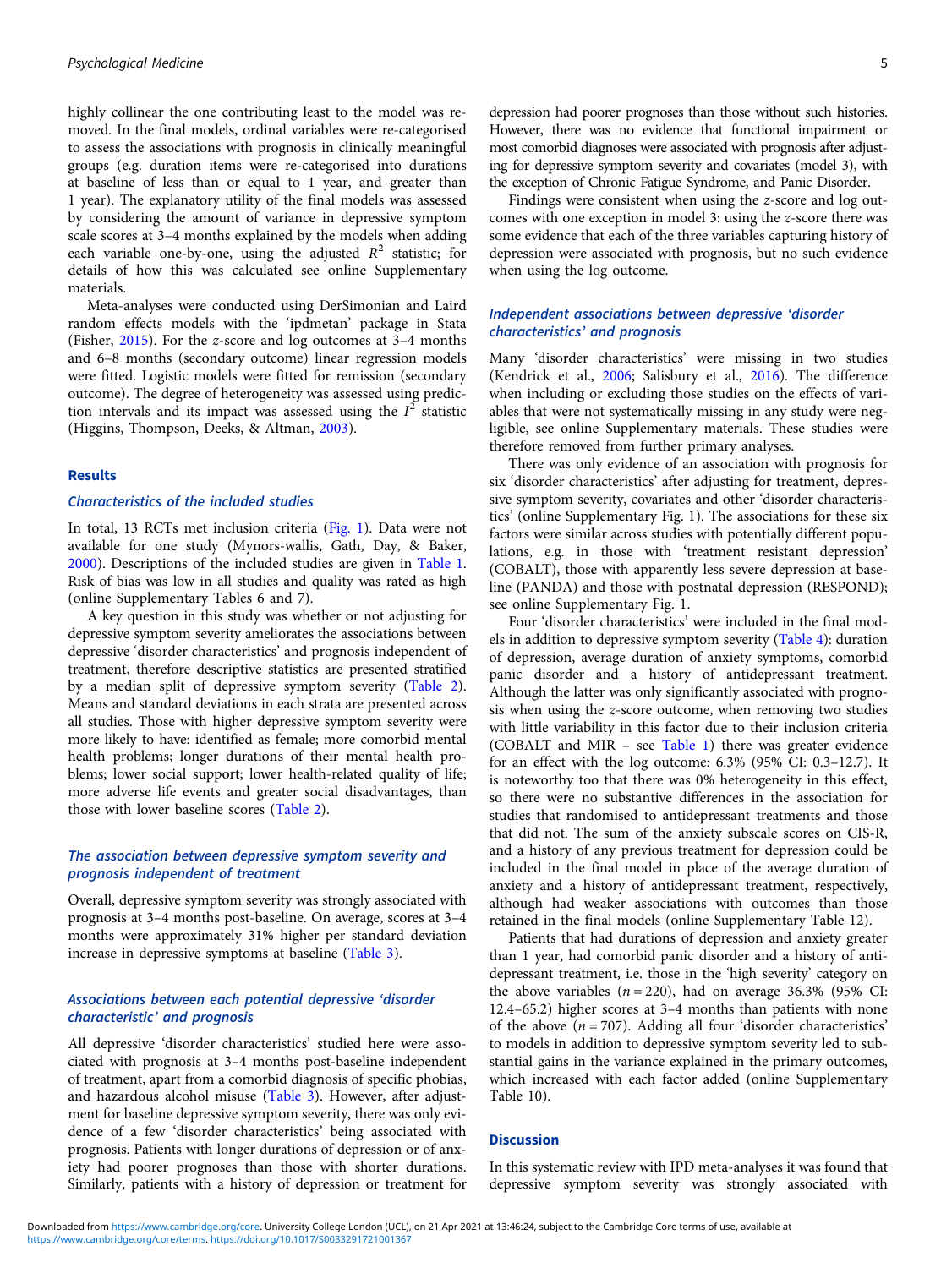<span id="page-5-0"></span>

Fig. 1. Flowchart of studies through selection process for IPD meta-analysis.

prognosis independent of treatment. Depressive symptom scale scores were on average 31% higher at 3–4 months, 33% higher at 6–8 months and the odds of remission at 3–4 months were approximately halved, for every standard deviation increase in baseline depressive symptoms. Absolute differences were also assessed: for every 11-point increase in BDI-II scores at baseline, scores were about 7 points higher at 3–4 months on average, and for the studies that used the PHQ-9 for each 5-point increase at baseline scores approximately 5 points higher at 3–4 months.

Nearly all 'disorder characteristics' were associated with prognosis independent of treatment but only a handful were

associated with prognosis independent of depressive symptom severity. This illustrates the importance of adjusting for baseline depression symptom severity when investigating prognosis of depression. The factors independently associated with prognosis were: duration of depression; average duration of anxiety (or severity of anxiety symptoms); comorbid panic disorder and a history of antidepressant treatment (or history of any treatment for depression). The history of treatment variables were not as consistently associated with outcomes as the other factors we identified and the association was relatively small.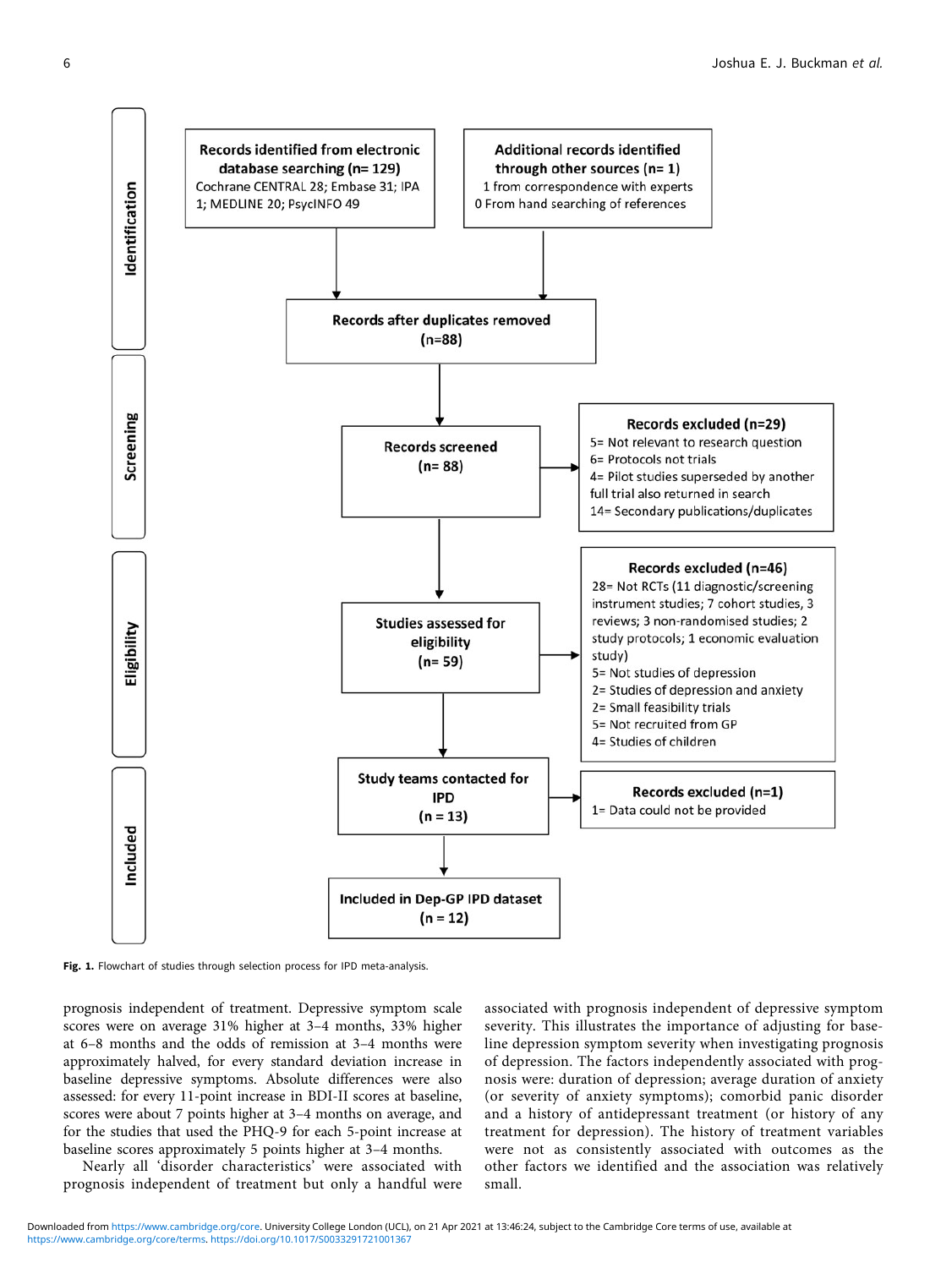# <span id="page-6-0"></span>Psychological Medicine 7 7

Table 2. Baseline characteristics of Dep-GP sample stratified by median split of baseline z-score of depressive symptom scale scores using complete data

| Self-reported baseline<br>characteristics<br>$N$ (%) or mean (s.p.)<br>N (%) or mean (s.p.)<br>Factor<br>$p$ value<br>Total<br>2978 (50)<br>3033(50)<br>< 0.0001<br>44.0 (14.6)<br>41.4 (13.6)<br>Age<br>0.02<br>Gender<br>Female<br>2005 (67%)<br>2127 (70%)<br>Male<br>973 (33%)<br>906 (30%)<br>Other<br>$\pmb{0}$<br>$\mathbf 0$<br>Ethnicity<br>White<br>2262 (94%)<br>2319 (93%)<br>0.32<br>Non-White<br>143 (6%)<br>165 (7%)<br>1574 (50%)<br>Employment status<br>Employed<br>1413 (49%)<br>< 0.0001<br>Not seeking employment<br>817 (29%)<br>749 (26%)<br>Unemployed<br>385 (14%)<br>739 (26%)<br>Marital status<br>Married/cohabiting<br>1333 (55%)<br>< 0.0001<br>1231 (47%)<br>Single<br>663 (27%)<br>852 (32%)<br>No longer married<br>437 (18%)<br>557 (21%)<br><b>Educational attainment</b><br>Degree or higher<br>691 (32%)<br>< 0.0001<br>469 (23%)<br>A-level or Diplomas<br>529 (25%)<br>518 (25%)<br><b>GCSE</b><br>634 (30%)<br>690 (33%)<br>None or other<br>289 (14%)<br>409 (20%)<br>Financial status<br>957 (52%)<br>< 0.0001<br>Doing OK<br>581 (32%)<br>573 (31%)<br>Just about getting by<br>597 (33%)<br>Struggling<br>322 (17%)<br>616 (34%)<br>1359 (56%)<br>< 0.0001<br>Housing status<br>Home owner<br>1130 (44%)<br>Tenant<br>789 (33%)<br>1126 (44%)<br>Other<br>263 (11%)<br>326 (13%)<br>Long-term conditions<br>1653 (75%)<br>0.10<br><b>No</b><br>1773 (73%)<br>Yes<br>539 (25%)<br>646 (27%)<br>Mean (s.p.)<br>< 0.0001<br>Social support<br>21.3(3.3)<br>19.2(4.1)<br>1.4(1.3)<br>< 0.0001<br>1.8(1.5)<br>Number of recent life events<br>Mean $(s.p.)$<br>AUDIT-PC score<br>Mean (s.p.)<br>2.8(3.0)<br>0.71<br>2.7(3.2)<br>Hazardous alcohol misuse<br>1224 (79%)<br>No<br>1146 (78%)<br>327 (21%)<br>0.41<br>Yes<br>329 (23%)<br>EQ5D index score<br>Mean (s.p.)<br>0.7(0.2)<br>0.7(0.2)<br>< 0.0001<br>History of depression<br>0.0004<br>815 (29%)<br>736 (23%)<br>No<br>Yes<br>1995 (71%)<br>2415 (77%)<br>History of antidepressants<br>1073 (38%)<br>0.0001<br>No<br>1035 (33%)<br>Yes<br>1739 (62%)<br>2120 (67%)<br>964 (39%)<br>940 (32%)<br>< 0.0001<br>Any past treatment<br>No<br>Yes<br>1519 (61%)<br>1963 (68%) |  | Low symptom<br>severity | High symptom<br>severity | $\chi^2$ or t test |
|---------------------------------------------------------------------------------------------------------------------------------------------------------------------------------------------------------------------------------------------------------------------------------------------------------------------------------------------------------------------------------------------------------------------------------------------------------------------------------------------------------------------------------------------------------------------------------------------------------------------------------------------------------------------------------------------------------------------------------------------------------------------------------------------------------------------------------------------------------------------------------------------------------------------------------------------------------------------------------------------------------------------------------------------------------------------------------------------------------------------------------------------------------------------------------------------------------------------------------------------------------------------------------------------------------------------------------------------------------------------------------------------------------------------------------------------------------------------------------------------------------------------------------------------------------------------------------------------------------------------------------------------------------------------------------------------------------------------------------------------------------------------------------------------------------------------------------------------------------------------------------------------------------------------------------------------------------------------------------------------------------------------------------------------------------------------------------------------------------------------------------------------------------------------------|--|-------------------------|--------------------------|--------------------|
|                                                                                                                                                                                                                                                                                                                                                                                                                                                                                                                                                                                                                                                                                                                                                                                                                                                                                                                                                                                                                                                                                                                                                                                                                                                                                                                                                                                                                                                                                                                                                                                                                                                                                                                                                                                                                                                                                                                                                                                                                                                                                                                                                                           |  |                         |                          |                    |
|                                                                                                                                                                                                                                                                                                                                                                                                                                                                                                                                                                                                                                                                                                                                                                                                                                                                                                                                                                                                                                                                                                                                                                                                                                                                                                                                                                                                                                                                                                                                                                                                                                                                                                                                                                                                                                                                                                                                                                                                                                                                                                                                                                           |  |                         |                          |                    |
|                                                                                                                                                                                                                                                                                                                                                                                                                                                                                                                                                                                                                                                                                                                                                                                                                                                                                                                                                                                                                                                                                                                                                                                                                                                                                                                                                                                                                                                                                                                                                                                                                                                                                                                                                                                                                                                                                                                                                                                                                                                                                                                                                                           |  |                         |                          |                    |
|                                                                                                                                                                                                                                                                                                                                                                                                                                                                                                                                                                                                                                                                                                                                                                                                                                                                                                                                                                                                                                                                                                                                                                                                                                                                                                                                                                                                                                                                                                                                                                                                                                                                                                                                                                                                                                                                                                                                                                                                                                                                                                                                                                           |  |                         |                          |                    |
|                                                                                                                                                                                                                                                                                                                                                                                                                                                                                                                                                                                                                                                                                                                                                                                                                                                                                                                                                                                                                                                                                                                                                                                                                                                                                                                                                                                                                                                                                                                                                                                                                                                                                                                                                                                                                                                                                                                                                                                                                                                                                                                                                                           |  |                         |                          |                    |
|                                                                                                                                                                                                                                                                                                                                                                                                                                                                                                                                                                                                                                                                                                                                                                                                                                                                                                                                                                                                                                                                                                                                                                                                                                                                                                                                                                                                                                                                                                                                                                                                                                                                                                                                                                                                                                                                                                                                                                                                                                                                                                                                                                           |  |                         |                          |                    |
|                                                                                                                                                                                                                                                                                                                                                                                                                                                                                                                                                                                                                                                                                                                                                                                                                                                                                                                                                                                                                                                                                                                                                                                                                                                                                                                                                                                                                                                                                                                                                                                                                                                                                                                                                                                                                                                                                                                                                                                                                                                                                                                                                                           |  |                         |                          |                    |
|                                                                                                                                                                                                                                                                                                                                                                                                                                                                                                                                                                                                                                                                                                                                                                                                                                                                                                                                                                                                                                                                                                                                                                                                                                                                                                                                                                                                                                                                                                                                                                                                                                                                                                                                                                                                                                                                                                                                                                                                                                                                                                                                                                           |  |                         |                          |                    |
|                                                                                                                                                                                                                                                                                                                                                                                                                                                                                                                                                                                                                                                                                                                                                                                                                                                                                                                                                                                                                                                                                                                                                                                                                                                                                                                                                                                                                                                                                                                                                                                                                                                                                                                                                                                                                                                                                                                                                                                                                                                                                                                                                                           |  |                         |                          |                    |
|                                                                                                                                                                                                                                                                                                                                                                                                                                                                                                                                                                                                                                                                                                                                                                                                                                                                                                                                                                                                                                                                                                                                                                                                                                                                                                                                                                                                                                                                                                                                                                                                                                                                                                                                                                                                                                                                                                                                                                                                                                                                                                                                                                           |  |                         |                          |                    |
|                                                                                                                                                                                                                                                                                                                                                                                                                                                                                                                                                                                                                                                                                                                                                                                                                                                                                                                                                                                                                                                                                                                                                                                                                                                                                                                                                                                                                                                                                                                                                                                                                                                                                                                                                                                                                                                                                                                                                                                                                                                                                                                                                                           |  |                         |                          |                    |
|                                                                                                                                                                                                                                                                                                                                                                                                                                                                                                                                                                                                                                                                                                                                                                                                                                                                                                                                                                                                                                                                                                                                                                                                                                                                                                                                                                                                                                                                                                                                                                                                                                                                                                                                                                                                                                                                                                                                                                                                                                                                                                                                                                           |  |                         |                          |                    |
|                                                                                                                                                                                                                                                                                                                                                                                                                                                                                                                                                                                                                                                                                                                                                                                                                                                                                                                                                                                                                                                                                                                                                                                                                                                                                                                                                                                                                                                                                                                                                                                                                                                                                                                                                                                                                                                                                                                                                                                                                                                                                                                                                                           |  |                         |                          |                    |
|                                                                                                                                                                                                                                                                                                                                                                                                                                                                                                                                                                                                                                                                                                                                                                                                                                                                                                                                                                                                                                                                                                                                                                                                                                                                                                                                                                                                                                                                                                                                                                                                                                                                                                                                                                                                                                                                                                                                                                                                                                                                                                                                                                           |  |                         |                          |                    |
|                                                                                                                                                                                                                                                                                                                                                                                                                                                                                                                                                                                                                                                                                                                                                                                                                                                                                                                                                                                                                                                                                                                                                                                                                                                                                                                                                                                                                                                                                                                                                                                                                                                                                                                                                                                                                                                                                                                                                                                                                                                                                                                                                                           |  |                         |                          |                    |
|                                                                                                                                                                                                                                                                                                                                                                                                                                                                                                                                                                                                                                                                                                                                                                                                                                                                                                                                                                                                                                                                                                                                                                                                                                                                                                                                                                                                                                                                                                                                                                                                                                                                                                                                                                                                                                                                                                                                                                                                                                                                                                                                                                           |  |                         |                          |                    |
|                                                                                                                                                                                                                                                                                                                                                                                                                                                                                                                                                                                                                                                                                                                                                                                                                                                                                                                                                                                                                                                                                                                                                                                                                                                                                                                                                                                                                                                                                                                                                                                                                                                                                                                                                                                                                                                                                                                                                                                                                                                                                                                                                                           |  |                         |                          |                    |
|                                                                                                                                                                                                                                                                                                                                                                                                                                                                                                                                                                                                                                                                                                                                                                                                                                                                                                                                                                                                                                                                                                                                                                                                                                                                                                                                                                                                                                                                                                                                                                                                                                                                                                                                                                                                                                                                                                                                                                                                                                                                                                                                                                           |  |                         |                          |                    |
|                                                                                                                                                                                                                                                                                                                                                                                                                                                                                                                                                                                                                                                                                                                                                                                                                                                                                                                                                                                                                                                                                                                                                                                                                                                                                                                                                                                                                                                                                                                                                                                                                                                                                                                                                                                                                                                                                                                                                                                                                                                                                                                                                                           |  |                         |                          |                    |
|                                                                                                                                                                                                                                                                                                                                                                                                                                                                                                                                                                                                                                                                                                                                                                                                                                                                                                                                                                                                                                                                                                                                                                                                                                                                                                                                                                                                                                                                                                                                                                                                                                                                                                                                                                                                                                                                                                                                                                                                                                                                                                                                                                           |  |                         |                          |                    |
|                                                                                                                                                                                                                                                                                                                                                                                                                                                                                                                                                                                                                                                                                                                                                                                                                                                                                                                                                                                                                                                                                                                                                                                                                                                                                                                                                                                                                                                                                                                                                                                                                                                                                                                                                                                                                                                                                                                                                                                                                                                                                                                                                                           |  |                         |                          |                    |
|                                                                                                                                                                                                                                                                                                                                                                                                                                                                                                                                                                                                                                                                                                                                                                                                                                                                                                                                                                                                                                                                                                                                                                                                                                                                                                                                                                                                                                                                                                                                                                                                                                                                                                                                                                                                                                                                                                                                                                                                                                                                                                                                                                           |  |                         |                          |                    |
|                                                                                                                                                                                                                                                                                                                                                                                                                                                                                                                                                                                                                                                                                                                                                                                                                                                                                                                                                                                                                                                                                                                                                                                                                                                                                                                                                                                                                                                                                                                                                                                                                                                                                                                                                                                                                                                                                                                                                                                                                                                                                                                                                                           |  |                         |                          |                    |
|                                                                                                                                                                                                                                                                                                                                                                                                                                                                                                                                                                                                                                                                                                                                                                                                                                                                                                                                                                                                                                                                                                                                                                                                                                                                                                                                                                                                                                                                                                                                                                                                                                                                                                                                                                                                                                                                                                                                                                                                                                                                                                                                                                           |  |                         |                          |                    |
|                                                                                                                                                                                                                                                                                                                                                                                                                                                                                                                                                                                                                                                                                                                                                                                                                                                                                                                                                                                                                                                                                                                                                                                                                                                                                                                                                                                                                                                                                                                                                                                                                                                                                                                                                                                                                                                                                                                                                                                                                                                                                                                                                                           |  |                         |                          |                    |
|                                                                                                                                                                                                                                                                                                                                                                                                                                                                                                                                                                                                                                                                                                                                                                                                                                                                                                                                                                                                                                                                                                                                                                                                                                                                                                                                                                                                                                                                                                                                                                                                                                                                                                                                                                                                                                                                                                                                                                                                                                                                                                                                                                           |  |                         |                          |                    |
|                                                                                                                                                                                                                                                                                                                                                                                                                                                                                                                                                                                                                                                                                                                                                                                                                                                                                                                                                                                                                                                                                                                                                                                                                                                                                                                                                                                                                                                                                                                                                                                                                                                                                                                                                                                                                                                                                                                                                                                                                                                                                                                                                                           |  |                         |                          |                    |
|                                                                                                                                                                                                                                                                                                                                                                                                                                                                                                                                                                                                                                                                                                                                                                                                                                                                                                                                                                                                                                                                                                                                                                                                                                                                                                                                                                                                                                                                                                                                                                                                                                                                                                                                                                                                                                                                                                                                                                                                                                                                                                                                                                           |  |                         |                          |                    |
|                                                                                                                                                                                                                                                                                                                                                                                                                                                                                                                                                                                                                                                                                                                                                                                                                                                                                                                                                                                                                                                                                                                                                                                                                                                                                                                                                                                                                                                                                                                                                                                                                                                                                                                                                                                                                                                                                                                                                                                                                                                                                                                                                                           |  |                         |                          |                    |
|                                                                                                                                                                                                                                                                                                                                                                                                                                                                                                                                                                                                                                                                                                                                                                                                                                                                                                                                                                                                                                                                                                                                                                                                                                                                                                                                                                                                                                                                                                                                                                                                                                                                                                                                                                                                                                                                                                                                                                                                                                                                                                                                                                           |  |                         |                          |                    |
|                                                                                                                                                                                                                                                                                                                                                                                                                                                                                                                                                                                                                                                                                                                                                                                                                                                                                                                                                                                                                                                                                                                                                                                                                                                                                                                                                                                                                                                                                                                                                                                                                                                                                                                                                                                                                                                                                                                                                                                                                                                                                                                                                                           |  |                         |                          |                    |
|                                                                                                                                                                                                                                                                                                                                                                                                                                                                                                                                                                                                                                                                                                                                                                                                                                                                                                                                                                                                                                                                                                                                                                                                                                                                                                                                                                                                                                                                                                                                                                                                                                                                                                                                                                                                                                                                                                                                                                                                                                                                                                                                                                           |  |                         |                          |                    |
|                                                                                                                                                                                                                                                                                                                                                                                                                                                                                                                                                                                                                                                                                                                                                                                                                                                                                                                                                                                                                                                                                                                                                                                                                                                                                                                                                                                                                                                                                                                                                                                                                                                                                                                                                                                                                                                                                                                                                                                                                                                                                                                                                                           |  |                         |                          |                    |
|                                                                                                                                                                                                                                                                                                                                                                                                                                                                                                                                                                                                                                                                                                                                                                                                                                                                                                                                                                                                                                                                                                                                                                                                                                                                                                                                                                                                                                                                                                                                                                                                                                                                                                                                                                                                                                                                                                                                                                                                                                                                                                                                                                           |  |                         |                          |                    |
|                                                                                                                                                                                                                                                                                                                                                                                                                                                                                                                                                                                                                                                                                                                                                                                                                                                                                                                                                                                                                                                                                                                                                                                                                                                                                                                                                                                                                                                                                                                                                                                                                                                                                                                                                                                                                                                                                                                                                                                                                                                                                                                                                                           |  |                         |                          |                    |
|                                                                                                                                                                                                                                                                                                                                                                                                                                                                                                                                                                                                                                                                                                                                                                                                                                                                                                                                                                                                                                                                                                                                                                                                                                                                                                                                                                                                                                                                                                                                                                                                                                                                                                                                                                                                                                                                                                                                                                                                                                                                                                                                                                           |  |                         |                          |                    |
|                                                                                                                                                                                                                                                                                                                                                                                                                                                                                                                                                                                                                                                                                                                                                                                                                                                                                                                                                                                                                                                                                                                                                                                                                                                                                                                                                                                                                                                                                                                                                                                                                                                                                                                                                                                                                                                                                                                                                                                                                                                                                                                                                                           |  |                         |                          |                    |
|                                                                                                                                                                                                                                                                                                                                                                                                                                                                                                                                                                                                                                                                                                                                                                                                                                                                                                                                                                                                                                                                                                                                                                                                                                                                                                                                                                                                                                                                                                                                                                                                                                                                                                                                                                                                                                                                                                                                                                                                                                                                                                                                                                           |  |                         |                          |                    |
| CIS-R total score<br>Mean (s.p.)<br>< 0.0001<br>21.9(8.1)<br>31.3(8)                                                                                                                                                                                                                                                                                                                                                                                                                                                                                                                                                                                                                                                                                                                                                                                                                                                                                                                                                                                                                                                                                                                                                                                                                                                                                                                                                                                                                                                                                                                                                                                                                                                                                                                                                                                                                                                                                                                                                                                                                                                                                                      |  |                         |                          |                    |

(Continued)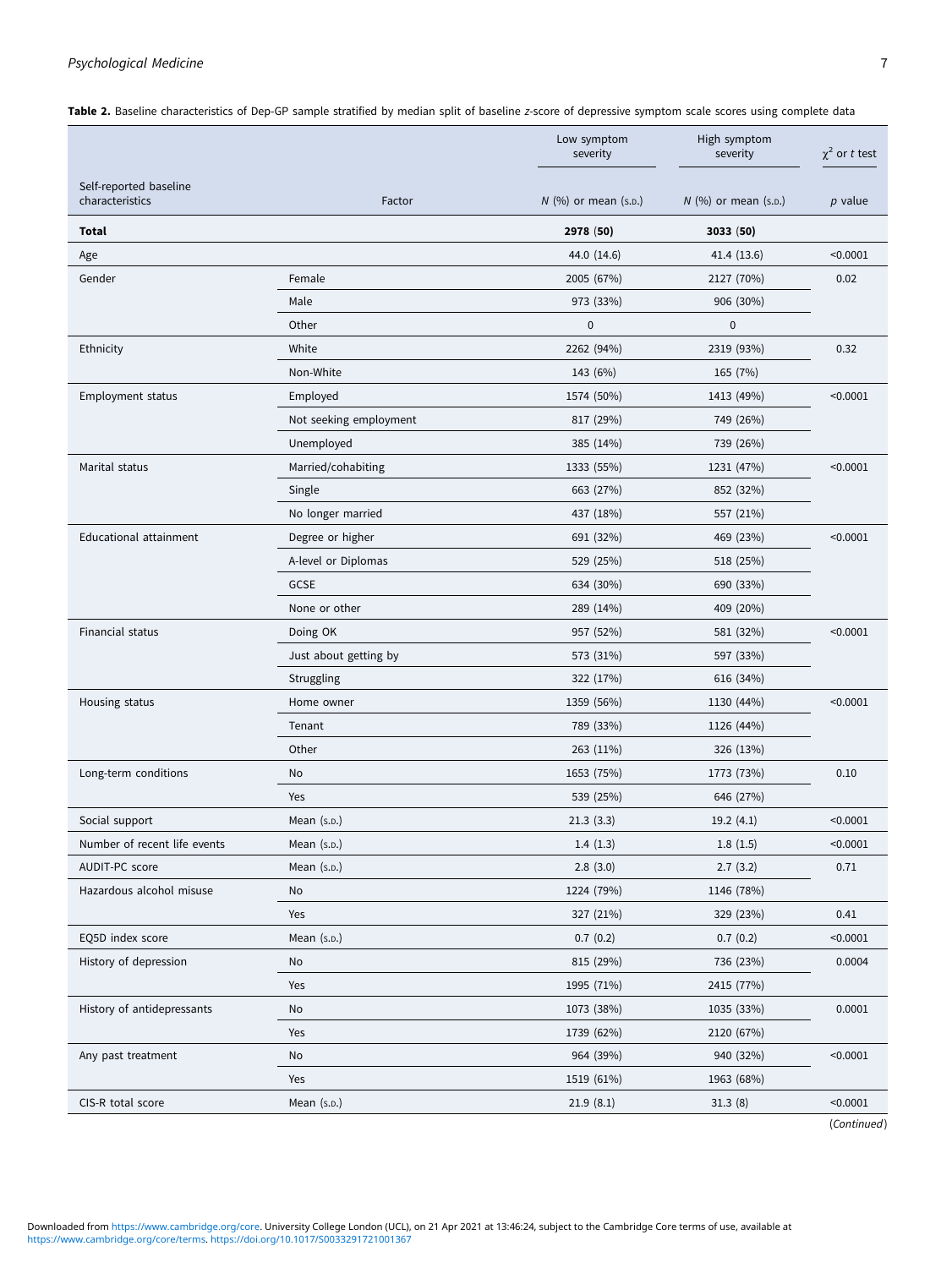#### Table 2. (Continued.)

|                                           |                                                  | Low symptom<br>severity | High symptom<br>severity | $\chi^2$ or t test |
|-------------------------------------------|--------------------------------------------------|-------------------------|--------------------------|--------------------|
| Self-reported baseline<br>characteristics | Factor                                           | $N$ (%) or mean (s.p.)  | $N$ (%) or mean (s.p.)   | $p$ value          |
| Functional impairment                     | No impairment                                    | 344 (14%)               | 124 (5%)                 | < 0.0001           |
|                                           | Things more difficult but get everything<br>done | 1184 (49%)              | 902 (34%)                |                    |
|                                           | Impaired in one activity                         | 376 (15%)               | 394 (15%)                |                    |
|                                           | Impaired in more than one activity               | 533 (22%)               | 1223 (46%)               |                    |
|                                           |                                                  | Mean $(s.p.)$           | Mean $(s.p.)$            |                    |
| CIS-R scores                              | Compulsions                                      | 0.6(1.0)                | 1.0(1.3)                 | < 0.0001           |
|                                           | Concentration                                    | 1.7(1.4)                | 2.4(1.5)                 | < 0.0001           |
|                                           | Depression                                       | 2.3(1.2)                | 3.2(1.0)                 | < 0.0001           |
|                                           | Depressive thoughts                              | 2.5(1.4)                | 3.5(1.1)                 | < 0.0001           |
|                                           | Fatigue                                          | 3.0(1.1)                | 3.3(0.9)                 | < 0.0001           |
|                                           | Generalised anxiety                              | 1.8(1.4)                | 2.5(1.5)                 | < 0.0001           |
|                                           | Health anxiety                                   | 0.8(1.1)                | 1.3(1.3)                 | < 0.0001           |
|                                           | Irritability                                     | 2.0(1.3)                | 2.6(1.3)                 | < 0.0001           |
|                                           | Obsessions                                       | 1.0(1.5)                | 1.5(1.7)                 | < 0.0001           |
|                                           | Panic                                            | 0.4(1.0)                | 1.0(1.4)                 | < 0.0001           |
|                                           | Phobias                                          | 0.9(1.1)                | 1.5(1.4)                 | < 0.0001           |
|                                           | Sleep                                            | 1.9(1.2)                | 2.6(1.2)                 | < 0.0001           |
|                                           | Somatic concerns                                 | 1.3(1.4)                | 1.8(1.4)                 | < 0.0001           |
|                                           | Worry                                            | 2.1(1.4)                | 2.8(1.2)                 | < 0.0001           |
|                                           | Compulsions                                      | 1.2(1.8)                | 1.5(1.9)                 | < 0.0001           |
| Duration of symptoms (CIS-R)              | Concentration                                    | 2.6(1.6)                | 3.1(1.4)                 | < 0.0001           |
|                                           | Depression                                       | 3.3(1.4)                | 3.5(1.3)                 | < 0.0001           |
|                                           | Fatigue                                          | 3.1(1.4)                | 3.3(1.3)                 | < 0.0001           |
|                                           | Generalised anxiety                              | 2.3(1.9)                | 2.5(1.9)                 | 0.0001             |
|                                           | Health anxiety                                   | 1.8(1.9)                | 2.3(1.9)                 | < 0.0001           |
|                                           | Irritability                                     | 2.7(1.6)                | 3.0(1.5)                 | < 0.0001           |
|                                           | Obsessions                                       | 1.2(1.8)                | 1.7(1.9)                 | < 0.0001           |
|                                           | Panic                                            | 0.6(1.4)                | 1.4(1.9)                 | < 0.0001           |
|                                           | Phobias                                          | 1.2(1.9)                | 2.0(2.1)                 | < 0.0001           |
|                                           | Sleep                                            | 2.7(1.8)                | 3.1(1.6)                 | < 0.0001           |
|                                           | Somatic concerns                                 | 2.3(1.8)                | 2.7(1.7)                 | < 0.0001           |
|                                           | Worry                                            | 3.0(1.6)                | 3.2(1.4)                 | < 0.0001           |
| Average anxiety duration                  |                                                  | 1.8(0.9)                | 2.2(1.0)                 | < 0.0001           |
| Number of comorbid CMHDs                  |                                                  | 1.5(1.0)                | 2.3(1.1)                 | < 0.0001           |

Note: Numbers do not add up to total N due to missing data.

There was a lack of evidence for an independent association between functional impairment and prognosis. Functional impairment has been found to be indicative of treatment response for people with either depression or anxiety disorders (Delgadillo, Moreea, & Lutz, [2016;](#page-12-0) Saunders, Buckman, & Pilling, [2020](#page-13-0); Saunders, Cape, Fearon, & Pilling, [2016\)](#page-13-0), so the single item

used to capture it here might be insufficient. There was also a lack of evidence to support an association between hazardous alcohol misuse and prognosis, this is in line with previous study that has found it to be related to dropping out of treatment but not to treatment outcomes apart from when patients are alcohol dependent (Boschloo et al., [2012](#page-12-0); Buckman et al., [2018](#page-12-0)a, [b](#page-12-0)).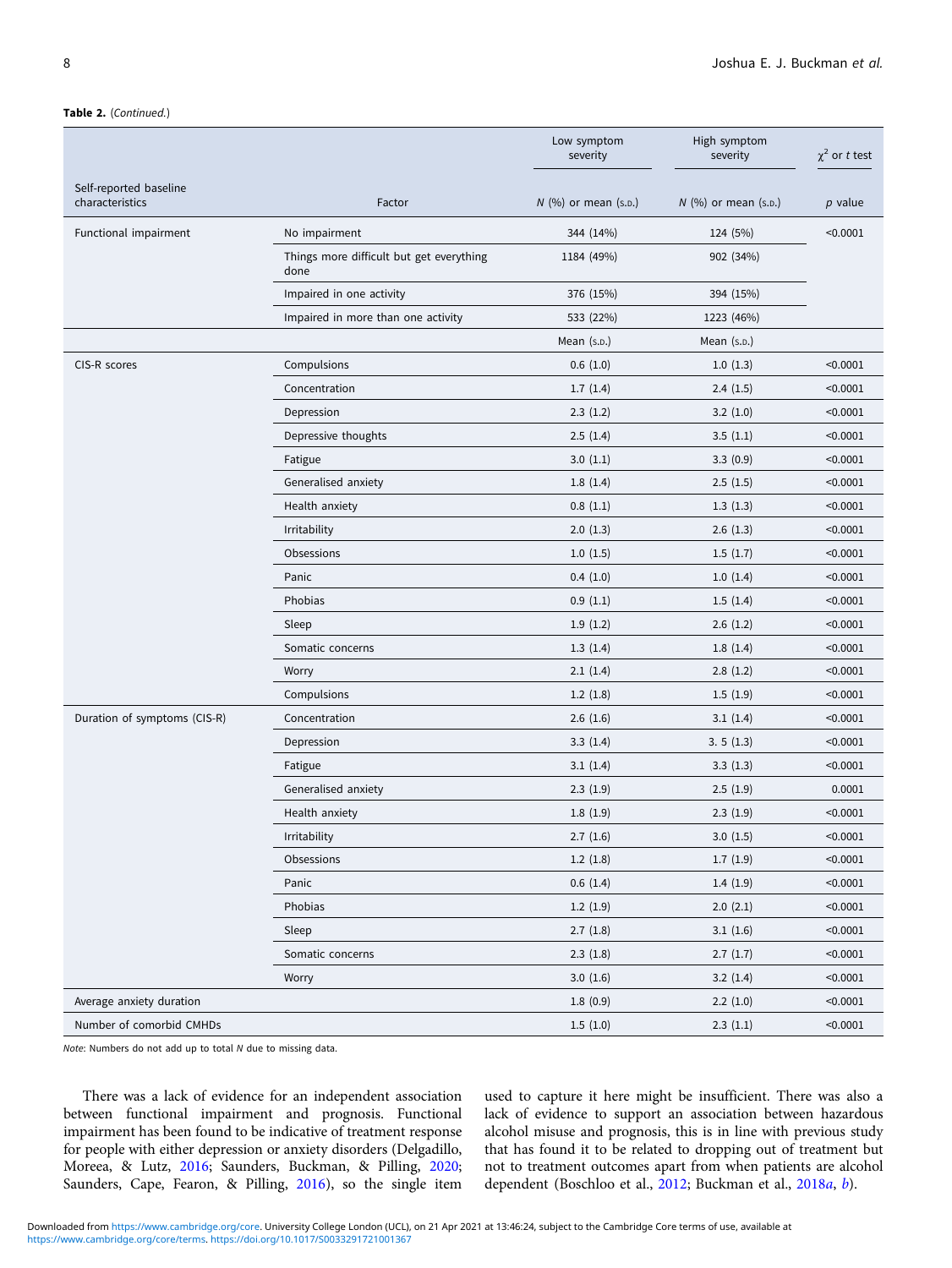|                                         |                             |              | Adjusted for treatment, age and gender <sup>a</sup> |              | Additionally adjusted for depressive symptom severity <sup>b</sup> |              |                              |                | Additionally adjusted for employment status and/or | marital status <sup>c</sup> |                      |                |
|-----------------------------------------|-----------------------------|--------------|-----------------------------------------------------|--------------|--------------------------------------------------------------------|--------------|------------------------------|----------------|----------------------------------------------------|-----------------------------|----------------------|----------------|
| Prognostic indicator                    | Mean difference<br>(95% CI) | $l^2$        | % (95% CI)                                          | $l^2$        | Mean difference<br>(95% CI)                                        | $l^2$        | % (95% CI)                   | $l^2$          | Mean difference<br>(95% CI)                        | $l^2$                       | % (95% CI)           | $l^2$          |
| Depressive symptom<br>severity          | $0.44$ $(0.41 - 0.47)$      | 16           | $30.7(24.9 - 36.8)$                                 | 78           | $0.44(0.41 - 0.47)$                                                | 16           | 30.7 (24.9-36.8)             | 78             |                                                    |                             |                      |                |
| CIS-R total score                       | $0.04$ $(0.03 - 0.04)$      | 23           | $13.1(10.9-15.4)$                                   | 62           | $0.02$ $(0.01 - 0.02)$                                             | 48           | $6.2$ (3.9-8.5)              | 50             |                                                    |                             |                      |                |
| Depressive subscales total <sup>d</sup> | $0.09$ $(0.08 - 0.11)$      | 71           | 27.7 (21.0-34.7)                                    | 69           | $0.04$ $(0.02 - 0.05)$                                             | 40           | $10.0 (5.0 - 15.1)$          | 42             | $0.03$ $(0.02 - 0.05)$                             | 46                          | $8.2$ (3.0-13.7)     | 45             |
| Anxiety subscales total <sup>e</sup>    | $0.04$ $(0.03 - 0.05)$      | 76           | $13.5(10.0-17.1)$                                   | 71           | $0.01(0.01 - 0.02)$                                                | 69           | $4.8$ $(1.8-8.0)$            | 57             | $0.01$ $(0.00 - 0.02)$                             | 68                          | $4.5(1.4 - 7.7)$     | 55             |
| Compulsions score                       | $0.13(0.10-0.17)$           | 44           | $8.9(5.8-12.2)$                                     | 61           | $0.05(0.01 - 0.09)$                                                | 59           | $3.6(0.5-6.8)$               | 63             |                                                    |                             |                      |                |
| Compulsions duration <sup>d</sup>       | $0.06$ $(0.04 - 0.09)$      | 44           | $4.3(2.5-6.2)$                                      | 49           | $0.03$ $(0.00 - 0.05)$                                             | 43           | $1.8(0.1-3.5)$               | 45             | $0.02$ $(0.00-0.04)$                               | 31                          | $1.7(0.2-3.3)$       | 35             |
| Concentration score                     | $0.16$ $(0.11 - 0.20)$      | 72           | $9.8(6.5-13.3)$                                     | 69           | $0.05(0.02 - 0.07)$                                                | $\mathbf{0}$ | $2.7(1.0-4.5)$               | $\mathbf 0$    |                                                    |                             |                      |                |
| Concentration duration                  | $0.12$ $(0.09 - 0.16)$      | 62           | $8.2$ (5.5-10.9)                                    | 61           | $0.06(0.03 - 0.09)$                                                | 49           | $4.0$ (2.0-6.0)              | 37             |                                                    |                             |                      |                |
| Depression score <sup>t</sup>           | $0.2$ (0.15-0.25)           | 67           | $14.0(10.6-17.5)$                                   | 55           | $0.04$ $(0.01 - 0.08)$                                             | 42           | $3.9(1.4-6.4)$               | 19             | $0.03$ (-0.01 to 0.07)                             | 42                          | $3.1(0.2-6.1)$       | 22             |
| Depressive thoughts score <sup>d</sup>  | $0.22$ (0.18-0.25)          | 52           | $15.5(12.2 - 18.9)$                                 | 52           | $0.08$ $(0.06 - 0.11)$                                             | 6            | $6.3$ $(3.9-8.8)$            | 19             | $0.07$ $(0.04 - 0.10)$                             | 8                           | $4.9(2.5 - 7.4)$     | 10             |
| Depression duration <sup>d</sup>        | $0.15(0.12 - 0.18)$         | 27           | $10.2$ (7.4-13.2)                                   | 51           | $0.09$ $(0.06 - 0.12)$                                             | 49           | $6.6$ (4.0-9.3)              | 49             | $0.08$ $(0.05 - 0.11)$                             | 46                          | $5.9(3.2 - 8.6)$     | 49             |
| Fatigue score <sup>d</sup>              | $0.09$ $(0.03 - 0.14)$      | 70           | $6.6$ $(1.7-11.7)$                                  | 74           | $0.03$ (0.00-0.07)                                                 | 30           | $3.2(0.2-6.3)$               | 37             | $0.03$ $(0.00 - 0.07)$                             | 21                          | $3.2(0.1-6.3)$       | 31             |
| Fatigue duration                        | $0.12$ $(0.09 - 0.15)$      | 35           | $8.1(5.3-11.0)$                                     | 52           | $0.08$ $(0.05 - 0.10)$                                             | 28           | $5.7(3.6 - 7.9)$             | 25             |                                                    |                             |                      |                |
| Generalised anxiety score <sup>d</sup>  | $0.10$ $(0.07-0.13)$        | 33           | $6.5(4.4 - 8.7)$                                    | 42           | $0.02$ $(0.00-0.04)$                                               | 1            | 1.3 $(-0.3 \text{ to } 3.0)$ | $\overline{7}$ | $0.02$ $(0.00-0.04)$                               | 13                          | 1.5 $(-0.2$ to 3.2)  | 10             |
| Generalised anxiety duration            | $0.06$ $(0.04 - 0.08)$      | $\pmb{0}$    | $4.4(2.6-6.3)$                                      | 32           | $0.03$ $(0.01 - 0.05)$                                             | $\mathbf{0}$ | $2.5(1.0-4.0)$               | 14             |                                                    |                             |                      |                |
| Health anxiety score <sup>d</sup>       | $0.15(0.12 - 0.18)$         | 41           | $10.0 (8.0 - 12.1)$                                 | $\mathbf 0$  | $0.07$ $(0.04 - 0.10)$                                             | 30           | $4.3$ (2.2-6.5)              | 18             | $0.05(0.02 - 0.08)$                                | 26                          | $3.3(0.9-5.7)$       | 28             |
| Health anxiety duration <sup>t</sup>    | $0.08$ $(0.06 - 0.09)$      | $\mathbf{1}$ | $5.5(4.2-6.8)$                                      | $\mathbf{0}$ | $0.04$ $(0.02 - 0.05)$                                             | 23           | $2.8(1.6-4.0)$               | 1              | $0.03$ $(0.01 - 0.04)$                             | $\mathbf{0}$                | $2.2(1.0-3.4)$       | $\mathbf 0$    |
| Irritability score <sup>f</sup>         | $0.09(0.06 - 0.11)$         | 34           | $6.5(4.5-8.5)$                                      | $\mathbf{0}$ | $0.00$ (-0.02 to 0.02)                                             | $\mathbf{0}$ | $0.7$ (-1.3 to 2.7)          | 10             | $0.01$ (-0.02 to 0.03)                             | 9                           | 1.2 ( $-0.8$ to 3.2) | $\mathbf 0$    |
| Irritability duration <sup>e</sup>      | $0.07$ $(0.04 - 0.10)$      | 49           | $5.6$ $(3.3-8.1)$                                   | 45           | $0.03$ $(0.00 - 0.06)$                                             | 53           | $3.1(0.8-5.4)$               | 48             | $0.04$ $(0.01 - 0.07)$                             | 56                          | $3.3(0.9 - 5.7)$     | 50             |
| Obsessions score                        | $0.06$ $(0.04 - 0.09)$      | 41           | $3.5(1.3-5.6)$                                      | 52           | $0.01$ (-0.02 to 0.04)                                             | 50           | $0.2$ (-1.7 to 2.1)          | 47             |                                                    |                             |                      |                |
| Obsessions duration                     | $0.05(0.03 - 0.07)$         | $\mathbf 0$  | $3.0(1.4-4.7)$                                      | 35           | $0.01$ $(0.00 - 0.03)$                                             | 17           | $0.7$ (-0.8 to 2.2)          | 34             |                                                    |                             |                      |                |
| Panic score <sup>e</sup>                | $0.13$ $(0.07 - 0.19)$      | 82           | $8.6$ (5.0-12.3)                                    | 72           | $0.05(0.00-0.09)$                                                  | 72           | $3.1(0.3-5.9)$               | 55             | $0.05(0.00-0.1)$                                   | 74                          | $3.1(0.1-6.2)$       | 59             |
| Panic duration <sup>d</sup>             | $0.10 (0.08 - 0.13)$        | 45           | $6.8$ $(4.7-8.9)$                                   | 53           | $0.05(0.02 - 0.07)$                                                | 36           | $3.1(1.4-4.8)$               | 34             | $0.04$ $(0.02 - 0.06)$                             | 33                          | $2.6(1.0-4.3)$       | 35             |
| Phobias score <sup>d</sup>              | $0.15(0.10-0.20)$           | 75           | $10.0 (6.7 - 13.4)$                                 | 62           | $0.06$ $(0.02 - 0.11)$                                             | 64           | $4.1(1.4-6.8)$               | 46             | $0.04(0.01 - 0.08)$                                | 53                          | $2.9(0.5-5.4)$       | 32             |
| Phobias duration <sup>f</sup>           | $0.08$ $(0.05 - 0.11)$      | 70           | $5.6$ $(3.5 - 7.7)$                                 | 63           | $0.03$ $(0.01 - 0.05)$                                             | 56           | $2.3(0.7-3.9)$               | 40             | $0.02$ $(0.00 - 0.05)$                             | 52                          | $1.9(0.4-3.4)$       | 35             |
| Sleep score <sup>f</sup>                | $0.13(0.11-0.16)$           | 25           | $8.3(6.5-10.1)$                                     | 45           | $0.04$ $(0.01 - 0.06)$                                             | $\mathbf{1}$ | $2.6(0.9-4.3)$               | $\mathbf 0$    | $0.02$ $(0.00 - 0.05)$                             | 10                          | 1.8 $(-0.2$ to 3.8)  | $\overline{2}$ |
| Sleep duration <sup>d</sup>             | $0.10$ $(0.08 - 0.13)$      | 35           | $7.2$ (5.1-9.2)                                     | 44           | $0.06$ $(0.03 - 0.09)$                                             | 54           | $4.6(2.5-6.7)$               | 51             | $0.05(0.03 - 0.08)$                                | 45                          | $4.0(2.1-6.0)$       | 45             |
| Somatic score <sup>t</sup>              | $0.10 (0.07 - 0.13)$        | 50           | $6.6$ $(4.1-9.2)$                                   | 47           | $0.05(0.02 - 0.07)$                                                | 5            | $3.2$ (1.5–4.8)              | $\mathbf{0}$   | $0.04$ $(0.02 - 0.06)$                             | 0                           | $2.7(1.0-4.4)$       | $\mathbf 0$    |
|                                         |                             |              |                                                     |              |                                                                    |              |                              |                |                                                    |                             |                      | (Continued)    |

<span id="page-8-0"></span>**Table 3.** Outcomes at 3–4 months ('mean difference' in z-score of depressive symptoms, and percentage difference (%) in depressive symptoms) per unit increase in baseline prognostic indicators

 $\circ$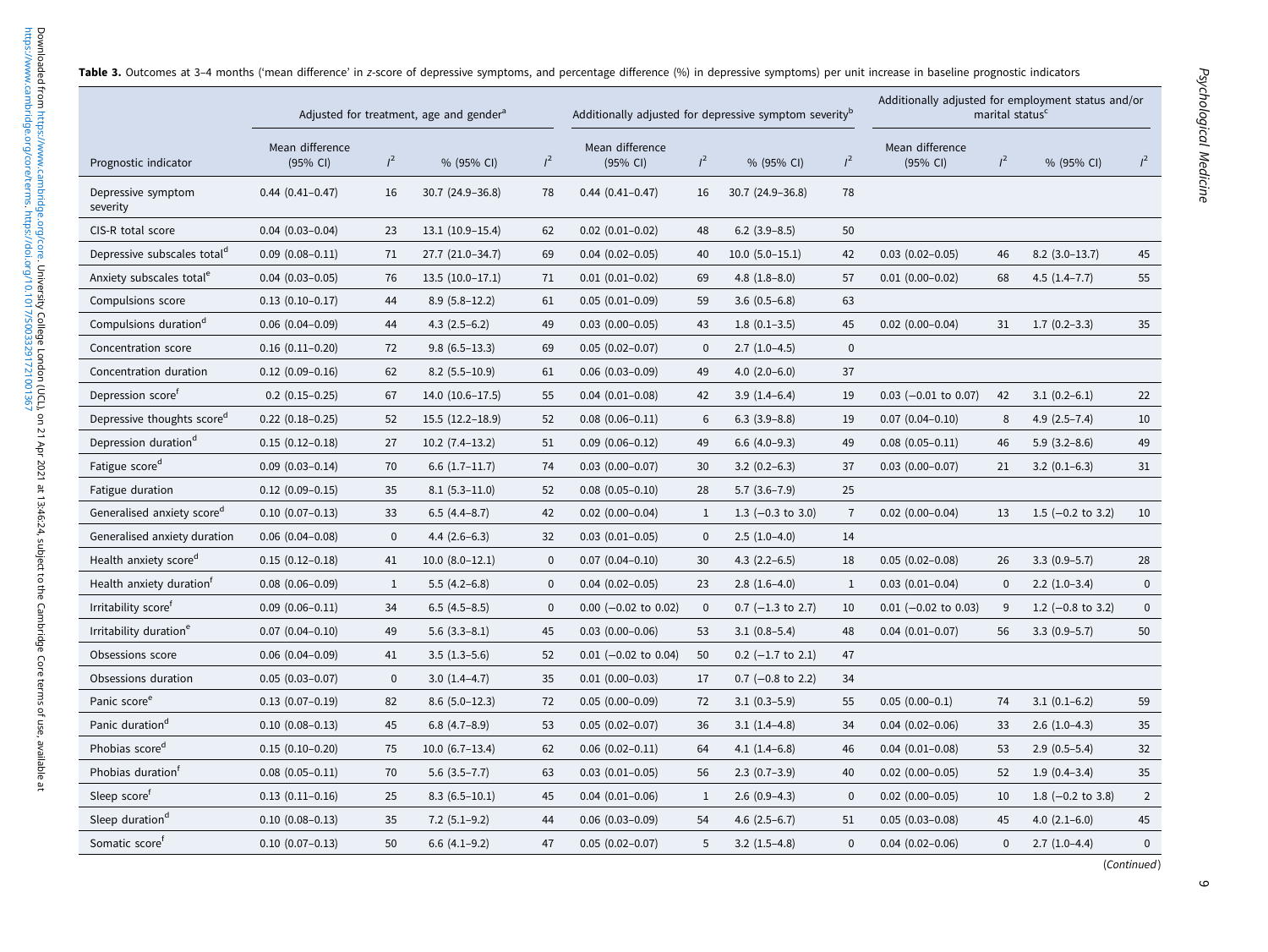|                                          |                             |                | Adjusted for treatment, age and gender <sup>a</sup> |             | Additionally adjusted for depressive symptom severity <sup>b</sup> |             |                         |                |                             |              | Additionally adjusted for employment status and/or<br>marital status <sup>c</sup> |       |
|------------------------------------------|-----------------------------|----------------|-----------------------------------------------------|-------------|--------------------------------------------------------------------|-------------|-------------------------|----------------|-----------------------------|--------------|-----------------------------------------------------------------------------------|-------|
| Prognostic indicator                     | Mean difference<br>(95% CI) | $l^2$          | % (95% CI)                                          | $l^2$       | Mean difference<br>(95% CI)                                        | $l^2$       | % (95% CI)              | $l^2$          | Mean difference<br>(95% CI) | $l^2$        | % (95% CI)                                                                        | $l^2$ |
| Somatic duration <sup>f</sup>            | $0.09$ $(0.07 - 0.11)$      | $\mathbf 0$    | $6.6$ $(5.2-8.1)$                                   | $\mathbf 0$ | $0.05(0.04 - 0.07)$                                                | $\mathbf 0$ | $4.3$ (2.9-5.7)         | $\Omega$       | $0.05(0.03 - 0.06)$         | $\mathbf 0$  | $3.8(2.5-5.2)$                                                                    | 0     |
| Worry score <sup>d</sup>                 | $0.11(0.08 - 0.14)$         | 36             | $7.0(4.9-9.2)$                                      | 24          | $0.02$ (-0.01 to 0.04)                                             | 18          | $0.9$ (-0.8 to 2.7)     | $\Omega$       | $0.02$ (-0.01 to 0.04)      | 6            | $0.8$ (-1.0 to 2.7)                                                               | 0     |
| Worry duration                           | $0.09$ $(0.07 - 0.11)$      | 0              | $6.6(4.6-8.6)$                                      | 21          | $0.05(0.03 - 0.07)$                                                | $\Omega$    | $3.7(2.0-5.4)$          | $\mathbf 0$    |                             |              |                                                                                   |       |
| Average duration of anxiety <sup>t</sup> | $0.26(0.21 - 0.31)$         | 58             | 19.6 (14.6-24.8)                                    | 67          | $0.13(0.08 - 0.18)$                                                | 53          | $10.3(6.2 - 14.5)$      | 51             | $0.11(0.07-0.16)$           | 45           | $9.2(5.4-13.2)$                                                                   | 47    |
| Number of comorbid CMDs <sup>f</sup>     | $0.21(0.12 - 0.29)$         | 87             | $14.5(8.5-20.8)$                                    | 82          | $0.06(0.00 - 0.12)$                                                | 70          | $4.6(0.6-8.7)$          | 56             | $0.05$ (-0.01 to 0.11)      | 72           | 4.1 $(-0.0 \text{ to } 8.3)$                                                      | 60    |
| Agoraphobia <sup>d</sup>                 | $0.34(0.19-0.49)$           | 51             | 25.7 (16.5-35.7)                                    | 11          | $0.14(0.02 - 0.26)$                                                | 30          | $10.4(3.1-18.2)$        | $\Omega$       | $0.09$ (-0.03 to 0.20)      | 25           | $6.0$ (-1.1 to 13.5)                                                              | 0     |
| CFS <sup>e</sup>                         | $0.31(0.20 - 0.43)$         | 64             | $26.1(15.6-37.5)$                                   | 60          | $0.08(0.00 - 0.15)$                                                | 20          | $9.8(4.0-15.9)$         | $\mathbf 0$    | $0.09(0.01 - 0.17)$         | 29           | $10.8(4.8-17.2)$                                                                  | 5     |
| GAD                                      | $0.24(0.18-0.31)$           | $\overline{4}$ | 17.5 (12.0-23.4)                                    | $\mathbf 0$ | $0.04$ (-0.02 to 0.10)                                             | $\mathbf 0$ | 4.0 $(-0.8$ to 9.1)     | $\overline{4}$ |                             |              |                                                                                   |       |
| <b>MADD</b>                              | $-0.24$ (-0.30 to -0.18)    | 54             | $-12.5$ ( $-16.8$ to $-8.0$ )                       | 59          | $-0.05$ ( $-0.12$ to 0.01)                                         | $\Omega$    | $-2.3$ ( $-7.1$ to 2.8) | 28             |                             |              |                                                                                   |       |
| <b>OCD</b>                               | $0.34(0.22 - 0.46)$         | 30             | $21.5(13.1-30.6)$                                   | 9           | $0.01$ (-0.10 to 0.12)                                             | 19          | $-1.3$ ( $-9.2$ to 7.3) | 29             |                             |              |                                                                                   |       |
| Panic disorder                           | $0.41(0.19 - 0.64)$         | 72             | $33.1(19.1 - 48.7)$                                 | 48          | $0.21(0.07-0.34)$                                                  | 34          | $15.0(6.9-23.7)$        | $\mathbf 0$    |                             |              |                                                                                   |       |
| Social phobia                            | $0.24(0.08-0.39)$           | 55             | $18.3(6.9-30.8)$                                    | 47          | $0.10$ (-0.02 to 0.22)                                             | 36          | $8.1$ (-0.2 to 17.0)    | 20             |                             |              |                                                                                   |       |
| Specific phobias <sup>d</sup>            | $0.08$ (-0.01 to 0.17)      | 0              | 6.3 $(-0.0 \text{ to } 13.0)$                       | 0           | $-0.04$ ( $-0.12$ to 0.04)                                         | $\Omega$    | $-1.2$ (-6.8 to 4.9)    | $\Omega$       | $-0.02$ ( $-0.10$ to 0.06)  | $\mathbf 0$  | $0.2$ (-5.5 to 6.3)                                                               | 0     |
| History of depression <sup>†</sup>       | $0.19(0.12 - 0.26)$         | 42             | $8.0(2.7-13.5)$                                     | 59          | $0.11(0.05 - 0.17)$                                                | 30          | $3.3$ (-1.5 to 8.3)     | 55             | $0.09$ $(0.02 - 0.16)$      | 13           | 2.6 $(-2.6$ to 8.2)                                                               | 53    |
| History of antidepressants               | $0.17(0.10-0.25)$           | 20             | $8.5(1.9-15.5)$                                     | 43          | $0.10(0.03 - 0.17)$                                                | 24          | $3.7$ (-2.1 to 9.9)     | 40             |                             |              |                                                                                   |       |
| Any past treatment                       | $0.19(0.13 - 0.26)$         | $\mathbf 0$    | $10.2$ (3.9-17.0)                                   | 24          | $0.11(0.05 - 0.18)$                                                | 13          | 5.2 $(-0.7$ to 11.4)    | 26             |                             |              |                                                                                   |       |
| Functional impairment <sup>†</sup>       | $0.27(0.15-0.39)$           | 72             | $20.7(11.3-30.9)$                                   | 63          | $0.04$ (-0.05 to 0.14)                                             | 58          | 4.6 $(-2.4$ to 12.0)    | 48             | $0.02$ (-0.07 to 0.11)      | 54           | 2.8 $(-3.9 \text{ to } 9.9)$                                                      | 46    |
| Hazardous alcohol misuse <sup>e</sup>    | $0.06$ (-0.06 to 0.19)      | 31             | 7.2 $(-4.1 \text{ to } 19.9)$                       | 45          | $0.01$ (-0.09 to 0.10)                                             | $\Omega$    | 3.3 (-5.6 to 12.92)     | 28             | $0.00$ (-0.09 to 0.09)      | $\mathbf{0}$ | $2.7$ (-5.9 to 12.0)                                                              | 24    |

<sup>a</sup>Adjusted for treatment allocation, age and gender only.<br><sup>b</sup>Adjusted for baseline depression scale z-score, age, gender and treatment allocation.

calculated its baseling dep<br>
<sup>c</sup>Additionally adjusted for.

dEmployment status.

<sup>e</sup>Marital status.

fEmployment status and marital status.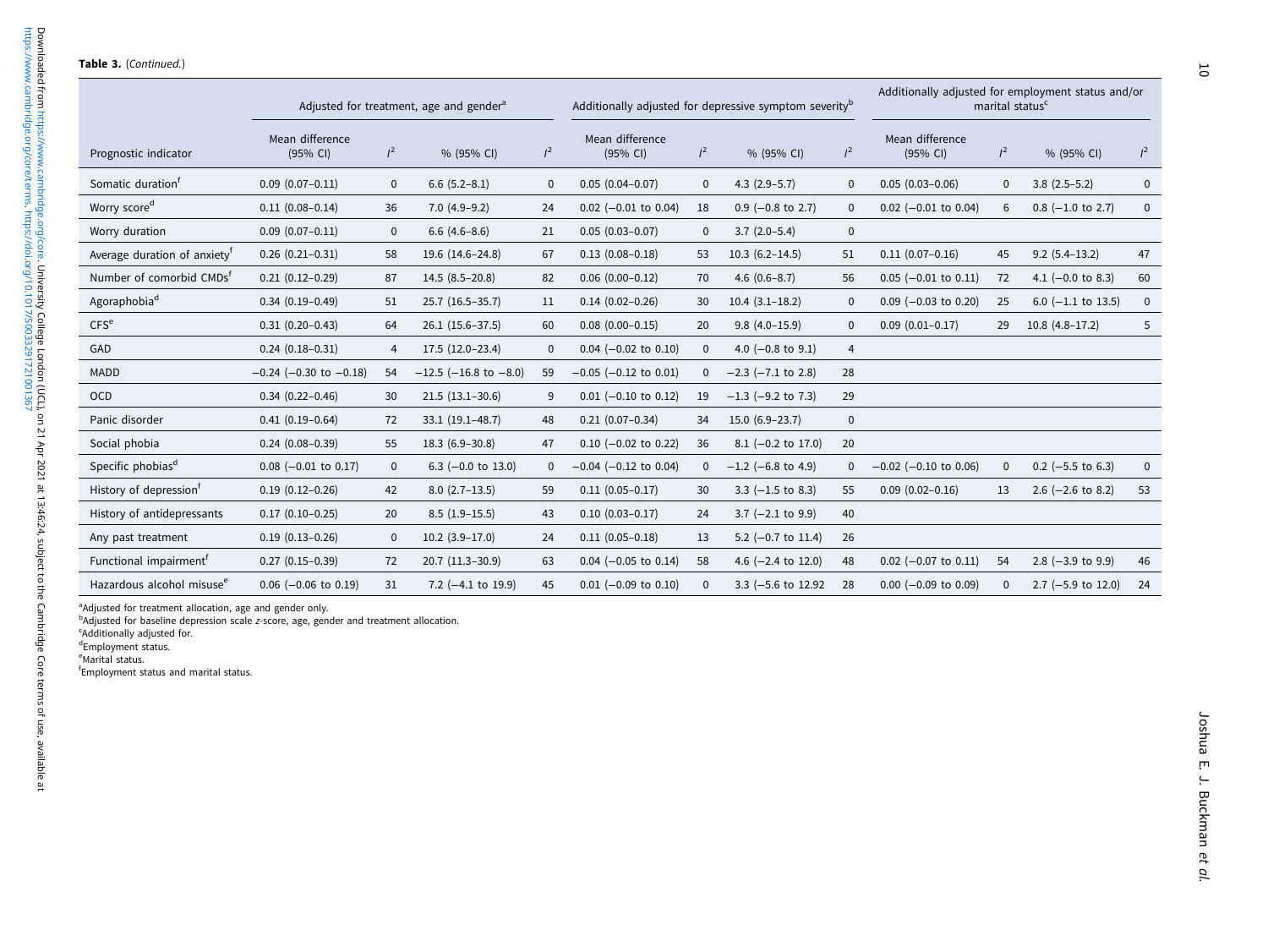<span id="page-10-0"></span>

| Table 4. Association of prognostic indicators with outcomes (mean difference in z-score of depressive symptoms elifference (%) in depressive symptoms) after adjusting for disorder characteristics                                                                                                                                                  |                                 |                                            |    |                                                                       |               |                                            |    |                                                                   |    |
|------------------------------------------------------------------------------------------------------------------------------------------------------------------------------------------------------------------------------------------------------------------------------------------------------------------------------------------------------|---------------------------------|--------------------------------------------|----|-----------------------------------------------------------------------|---------------|--------------------------------------------|----|-------------------------------------------------------------------|----|
|                                                                                                                                                                                                                                                                                                                                                      |                                 |                                            |    | Independent of treatment and depressive symptom severity <sup>a</sup> |               |                                            |    | Additionally adjusted for 'disorder characteristics' <sup>b</sup> |    |
| Prognostic indicator                                                                                                                                                                                                                                                                                                                                 | High on factor/present<br>N(96) | Mean difference<br>$(95%$ CI) <sup>c</sup> |    | % difference <sup>d</sup>                                             |               | Mean difference<br>$(95%$ CI) <sup>c</sup> |    | % difference <sup>d</sup>                                         |    |
| Depressive symptom severity and covariates                                                                                                                                                                                                                                                                                                           | 2364 (55.10)                    | $0.42(0.38 - 0.77)$                        |    | $29.9(22.7-37.6)$                                                     | $\frac{8}{2}$ | $0.38(0.34 - 0.41)$                        |    | $26.3(19.9 - 33.0)$                                               | 69 |
| Depression duration <sup>e</sup>                                                                                                                                                                                                                                                                                                                     | 2005 (46.80)                    | $0.18(0.10 - 0.23)$                        | 29 | $14.6(5.9 - 24.1)$                                                    |               | $0.15(0.08 - 0.22)$                        |    | $11.5(3.5-20.1)$                                                  | 36 |
| Average anxiety duration <sup>e</sup>                                                                                                                                                                                                                                                                                                                | 2780 (64.70)                    | $0.18(0.09 - 0.22)$                        | 54 | $14.2(6.5-22.3)$                                                      |               | $0.12(0.04 - 0.21)$                        | 77 | $9.8(3.6 - 16.4)$                                                 |    |
| Panic disorder                                                                                                                                                                                                                                                                                                                                       | 399 (9.30)                      | $0.18(0.06 - 0.18)$                        | 22 | $12.5(4.8-20.8)$                                                      |               | $0.15(0.03 - 0.26)$                        |    | $9.1(1.5-17.2)$                                                   |    |
| History of antidepressants                                                                                                                                                                                                                                                                                                                           | 2787 (65.00)                    | $0.09(0.03 - 0.09)$                        |    | 4.5 $(-0.7$ to 10.0)                                                  |               | $0.08(0.01 - 0.14)$                        |    | $3.3 (-1.9 to 8.6)$                                               |    |
| Adjusted for depressive symptom severity, depression duration, axerage anxiety duration, panic disorder, history of antidepressants, treatment allocation, age, gender, employment status and marital status. All models exclu<br>Adjusted for depressive symptom severity, treatment allocation, age, gender, employment status and marital status. |                                 |                                            |    |                                                                       |               |                                            |    |                                                                   |    |

'Using z-score at 3–4 months as the outcome.<br>"Using the natural log of the depressive symptom scale scores at 3–4 months.<br>"Dichotomised to less than or equal to 1-year, and greater than 1-year duration. Using z-score at 3-4 months as the outcome.<br>Using the natural log of the depressive symptom scale scores at 3-4 months.<br>"Dichotomised to less than or equal to 1-year, and greater than 1-year duration.

**IEALTHLINES.** HEALTHLINES.

 $\tilde{a}$ 

# Findings in context

This study provides confirmation that depressive symptom severity is the strongest indicator of prognosis independent of treatment. A number of other studies have found symptom severity to be associated with outcomes but none have considered the association independent of a broad range of commonly available treatments in primary care settings. In addition, given the sample size in this IPD meta-analysis this study was able to address the question of the strength and the clinical importance of the association between symptom severity and prognosis with greater precision than has been possible in other studies (Fournier et al., [2010](#page-12-0); Johnsen & Friborg, [2015;](#page-12-0) Weitz et al., [2015\)](#page-13-0). This study was also the first to comprehensively investigate associations between 'disorder characteristics' and prognosis independent of depressive symptom severity. There had been some suggestion from past studies that the duration of depression might be associated with prognosis (Carter et al., [2012;](#page-12-0) DeRubeis et al., [2014](#page-12-0); Fournier et al., [2009;](#page-12-0) Lorenzo-Luaces et al., [2020](#page-13-0); Noma et al., [2019](#page-13-0)) although there were inconsistencies and contradictory findings in past reviews (see online Supplementary Table 2) (Dodd et al., [2014](#page-12-0)). In addition, there was limited evidence that comorbid anxiety (Carter et al., [2012](#page-12-0); Chekroud et al., [2016](#page-12-0)) and a history of antidepressant use (Chekroud et al., [2016](#page-12-0); Nakabayashi et al., [2018](#page-13-0); Saunders et al., [2016](#page-13-0)) may be associated with outcomes from antidepressant treatments but perhaps not other types of treatment. Here, these were found to be associated with prognosis independent of treatment type, and two novel prognostic factors were also found: the average duration of anxiety problems and comorbid panic disorder.

# Strengths and limitations

There are a number of strengths of the current study. A large dataset was assembled with approximately 98% of the participants in all eligible studies. Over 6000 participants were assessed with the most commonly used comprehensive measure of depressive and anxiety disorders in depression RCTs set in primary care: the (CIS-R), this provided a broad range of prognostic factors to investigate and removed potential biases in harmonising data (Siddique et al., [2015;](#page-13-0) Weitz et al., [2017\)](#page-13-0). All studies recruited those that had sought treatment in naturalistic, primary care settings. Follow-up rates were generally good and missing data at follow-up had little influence on the findings. A wide range of treatments were used within the randomised studies, including antidepressants, cognitive behavioural therapy of high and low intensities, physical activity and supportive counselling. Causal relationships were not the focus of the current study so confounding was not particularly relevant, but adjustments were able to be made for a number of baseline covariates, adding robustness to the findings. A variety of methods were adopted to assess outcomes and these led to very similar findings, further supporting the conclusions of the current study.

The samples included in this review had been recruited to participate in RCTs, and only studies recruiting in the UK met the inclusion criteria, perhaps due to the use of CIS-R, which may be less familiar to investigators outside the UK. Although it was more commonly used than other clinical interviews, it might have been possible to include studies using those less commonly used interviews too, and then have conducted subgroup analyses per-measure to address issues of harmonising biases. That notwithstanding, there were a number of studies that used the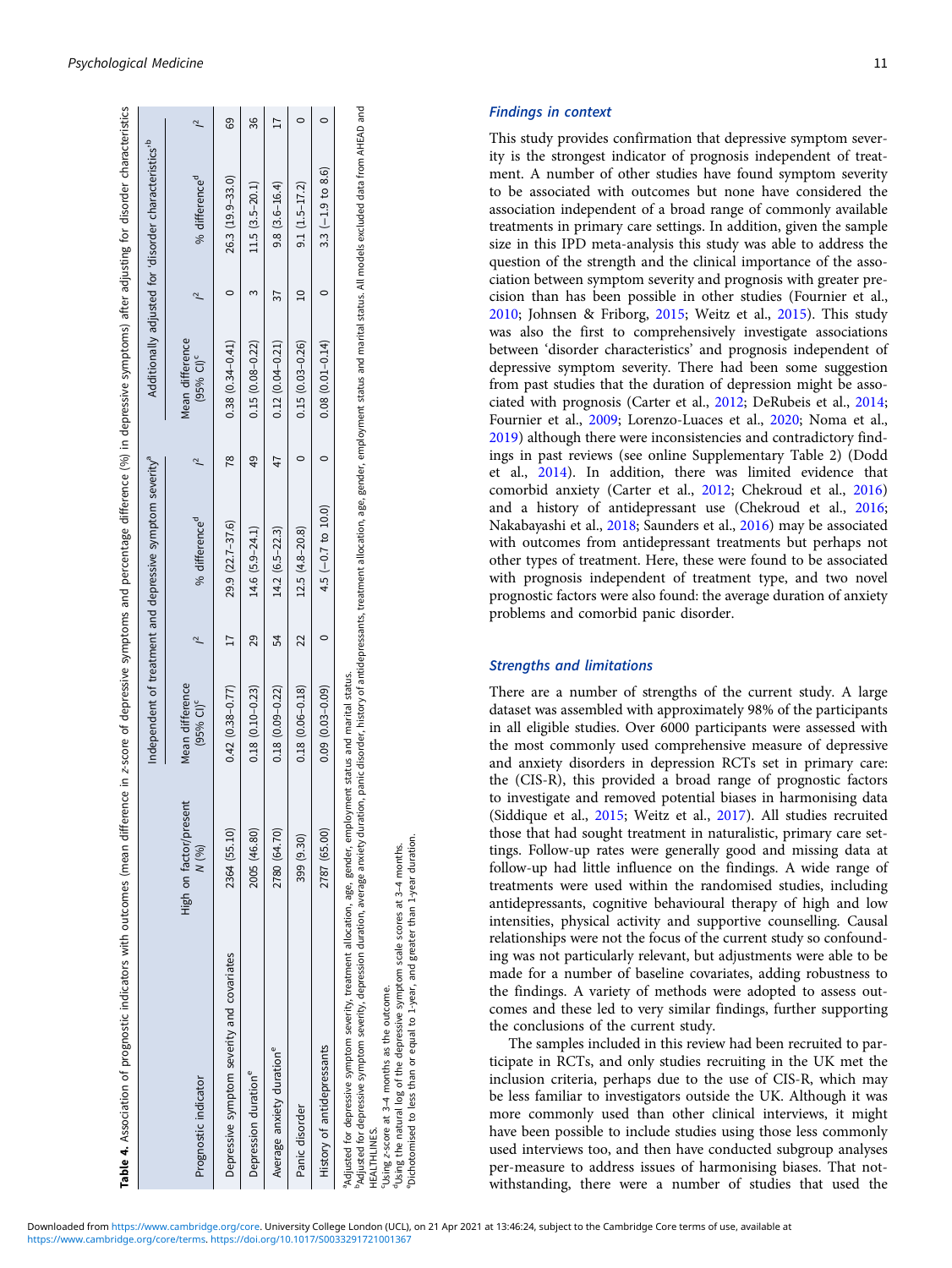CIS-R and were conducted outside the UK, and a number of studies that used other clinical interviews returned in the scoping searches or full searches for this review, however they often did not meet other inclusion criteria for this review (Husain et al., [2014;](#page-12-0) Patel et al., [2003\)](#page-13-0). The inclusion of only RCTs and only those that used the CIS-R may have led to a biased sample of all patients with depression and could limit the generalisability of the findings. However, 11 of the 12 studies were pragmatic trials and recruited adults with new episodes of depression, so the participants should be representative of other depressed patients presenting to general practitioners/physicians and psychiatrists across the world. Furthermore, 11 of the 12 studies recruited participants that had actively sought treatment for depression; the other used a variety of methods including recruiting participants as they sought treatment but also calling those that had sought treatment for depression over the previous 2 years pre-baseline and asking if they were willing to be randomised to receive treatment for depression, or a placebo (Lewis et al., [2019\)](#page-13-0). The uniformity of the setting offers an improvement in the extant literature in which there has been limited information about from where participants were recruited (Dal-Ré, Janiaud, & Ioannidis, [2018\)](#page-12-0). Furthermore, there is nothing to suggest that the samples drawn from UK primary care are substantially different to samples of adults with depression seeking treatment elsewhere, and the treatments used in the included studies are common in many countries.

The data on duration were self-reported and relied upon a retrospective judgement; that is likely to have increased measurement error. It is possible that those with more depressive symptoms reported longer durations of illness because of negative cognitive biases, but adjustments were made for baseline depressive symptoms minimising such bias. In any case, knowing that reported duration is a prognostic factor might be of clinical value even if this could be partly influenced by symptom severity (Lorenzo-Luaces et al., [2020\)](#page-13-0).

Heterogeneity in some of the associations was high when considering the  $I^2$  statistic, in the study protocol it was specified that sensitivity analyses would be run where  $I^2$  was above 75% for all factors or above 50% for factors that included in the final models or if there were clear differences between the effects across the studies included in the IPD. More conservative limits for heterogeneity could have been set, but given that none of the sensitivity analyses substantively changed the findings related to any of the prognostic indicators and given that all models were run with random effects for study, it seems unlikely that this would have had a meaningful impact on the results presented here.

#### Implications and conclusions

The differences in prognosis observed here were compared with a published estimate for the minimally important clinical difference. Previous study has suggested this is approximately 17.5% in terms of BDI-II scores (Button et al., [2015\)](#page-12-0). The finding that one standard deviation increase in baseline depressive symptoms led to an approximate 31% difference at endpoint therefore suggests that such a change is clinically important. Four additional factors: the duration of anxiety; duration of depression; comorbid panic disorder and a history of antidepressant treatment were also independently associated with poorer prognosis. These depressive 'disorder characteristics' are not likely to be associated with clinically important differences when considered alone, but they might be when considered concurrently. For example, those in

the 'high severity' category of all four factors had outcome symptom scores 36% higher than those in the lowest category. Although this only applied to a small proportion of the patients more than 86% in this sample were in the 'high severity' category on at least two of these factors. It may therefore be important for clinicians to assess for all of these factors routinely, pre-treatment. All could be easily captured in clinic or with brief online questionnaires. Assessment of these factors would improve clinicians' ability to predict prognosis.

Future research should ascertain what other factors are informative for prognosis after accounting for depressive 'disorder characteristics', whether effects are informative for treatment selection, and whether earlier or more intensive treatments, and more frequent reviews for those likely to have poor outcomes help mitigate these problems, and conversely whether more conservative management is sufficient for those with better prognoses.

Supplementary material. The supplementary material for this article can be found at [https://doi.org/10.1017/S0033291721001367.](https://doi.org/10.1017/S0033291721001367)

Financial support. This study was supported by the Wellcome Trust through a Clinical Research Fellowship to JB (201292/Z/16/Z), Medical Research Council (Programme for IW: MC\_UU\_12023/21), MQ Foundation (for ZC: MQDS16/72), the Higher Education Funding Council for England, the National Institute of Health Research (NIHR), NIHR University College London Hospitals Biomedical Research Centre (RS, KC, PB and SP), NIHR Biomedical Research Centre at the University Hospitals Bristol and Weston NHS Foundation Trust and the University of Bristol (NW and DK), University College London (GA and GL), University of Pennsylvania (RDR), Vanderbilt University (SDH), University of Southampton (TK), University of Exeter (EW) and University of York (SG). The views expressed are those of the authors and not necessarily those of the NIHR or the Department of Health and Social Care.

The studies that make up the Dep-GP IPD database were funded by:

- 1. AHEAD: Health Technology Assessment programme of the National Health Service Research and Development Directorate.
- 2. CADET: UK Medical Research Council (MRC; reference G0701013), managed by the National Institute for Health Research (NIHR) on behalf of the MRC-NIHR partnership.
- 3. COBALT: The National Institute for Health Research Health Technology Assessment (NIHR HTA) programme (project number 06/404/02).
- 4. GENPOD: Medical Research Council and supported by the Mental Health Research Network.
- 5. HEALTHLINES: NIHR under its Programme Grant for Applied Research (Grant Reference Number RP-PG-0108-10011).
- 6. IPCRESS: BUPA Foundation.
- 7. ITAS: Primary Secondary Care Interface initiative of the United Kingdom National Health Service Research and Development Programme (PSI 2-58).
- 8. MIR: National Institute for Health Research (NIHR) Health Technology Assessment (HTA) programme (project 11/129/76) and supported by the NIHR Biomedical Research Centre at University Hospitals Bristol NHS Foundation Trust and the University of Bristol.
- 9. PANDA: NIHR Programme Grant for Applied Research (RP-PG-0610-10048).
- 10. REEACT: UK National Institute for Health Research (NIHR) Health Technology Assessment (HTA) programme (project 06/43/05).
- 11. RESPOND: HTA programme as project number 02/07/04.
- 12. TREAD: National Institute for Health Research (NIHR) Health Technology Assessment (HTA) programme.

The funders of the study had no role in study design, data collection, data analysis, data interpretation or writing of the report. All authors were fully independent of their respective funders and had responsibility for the decision to submit for this manuscript for publication.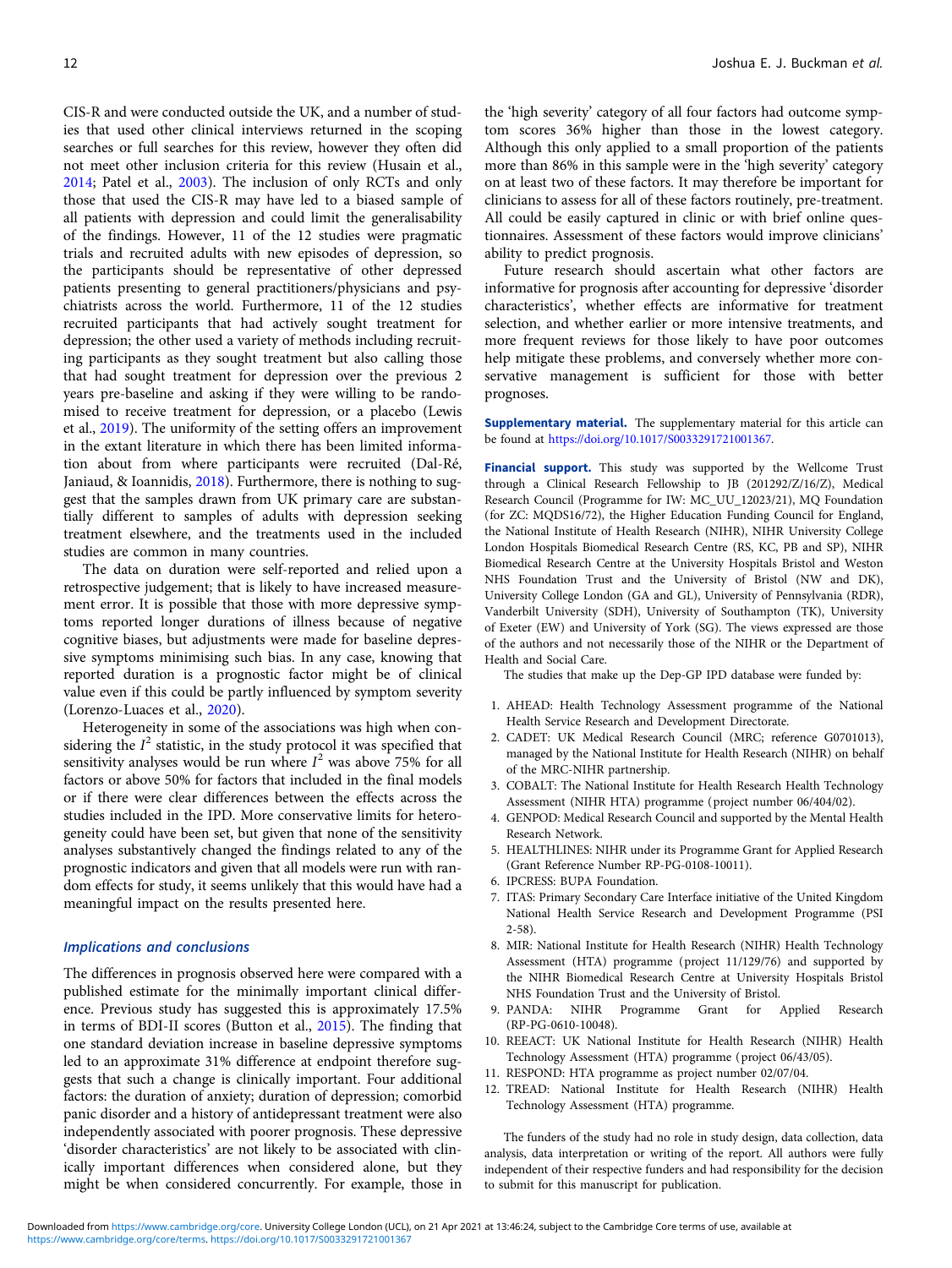#### <span id="page-12-0"></span>Conflict of interest. None.

Ethical standards. The authors assert that all procedures contributing to this work comply with the ethical standards of the relevant national and institutional committees on human experimentation and with the Helsinki Declaration of 1975, as revised in 2008. The authors assert that all procedures contributing to this work comply with the ethical standards of the relevant national and institutional guides on the care and use of laboratory animals.

## References

- Boschloo, L., Vogelzangs, N., Van Den Brink, W., Smit, J. H., Veltman, D. J., Beekman, A. T. F., & Penninx, B. W. J. H. (2012). Alcohol use disorders and the course of depressive and anxiety disorders. British Journal of Psychiatry, 200(6), 476–484. doi:10.1192/bjp.bp.111.097550.
- Bower, P., Kontopantelis, E., Sutton, A., Kendrick, T., Richards, D. A., Gilbody, S., … Liu, E. T.-H. (2013b). Influence of initial severity of depression on effectiveness of low intensity interventions: Meta-analysis of individual patient data. BMJ, 346(feb26 2), f540–f540. doi:10.1136/bmj.f540.
- Bower, P., Kontopantelis, E., Sutton, A., Kendrick, T., Richards, D. A., Gilbody, S., … Liu, E. T. (2013a). Influence of initial severity of depression on effectiveness of low intensity interventions: Meta-analysis of individual patient data. British Medical Journal, 540(February), 1–11. doi:10.1136/bmj.f540.
- Buckman, J. E. J., Naismith, I., Saunders, R., Morrison, T., Linke, S., Leibowitz, J., & Pilling, S. (2018a). The impact of alcohol use on drop-out and psychological treatment outcomes in improving access to psychological therapies services: An audit. Behavioural and Cognitive Psychotherapy, 46(5), 513-527. doi:10.1017/S1352465817000819.
- Buckman, J. E. J., Saunders, R., Cohen, Z. D., Clarke, K., Ambler, G., DeRubeis, R. J., … Pilling, S. (2020). What factors indicate prognosis for adults with depression in primary care? A protocol for meta-analyses of individual patient data using the Dep-GP database. Wellcome Open Research, 4, 69. doi:10.12688/wellcomeopenres.15225.3.
- Buckman, J. E. J., Saunders, R., O'Driscoll, C., Cohen, Z. D., Stott, J., Ambler, G., … Pilling, S. (2021). Is social support pre-treatment associated with prognosis for adults with depression in primary care? Acta Psychiatrica Scandinavica, 2021, 1–14. doi:10.1111/acps.13285.
- Buckman, J. E. J., Underwood, A., Clarke, K., Saunders, R., Hollon, S. D., Fearon, P., & Pilling, S. (2018b). Risk factors for relapse and recurrence of depression in adults and how they operate: A four-phase systematic review and meta-synthesis. Clinical Psychology Review, 64(7), 13–38. doi:10.1016/j.cpr.2018.07.005.
- Button, K. S., Kounali, D., Thomas, L., Wiles, N. J., Peters, T. J., Welton, N. J., … Lewis, G. (2015). Minimal clinically important difference on the Beck Depression Inventory-II according to the patient's perspective. Psychological Medicine, 45(15), 3269–3279. doi:10.1017/S0033291715001270.
- Carter, G. C., Cantrell, R. A., Zarotsky, V., Haynes, V. S., Phillips, G., Alatorre, C. I., … Marangell, L. B. (2012). Comprehensive review of factors implicated in the heterogeneity of response in depression. Depression and Anxiety, 29(4), 340–354. doi:10.1002/da.21918.
- Chalder, M., Wiles, N. J., Campbell, J., Hollinghurst, S. P., Haase, A. M., Taylor, A. H., … Lewis, G. (2012). Facilitated physical activity as a treatment for depressed adults: Randomised controlled trial. BMJ, 344(jun06 1), e2758–e2758. doi:10.1136/bmj.e2758.
- Chekroud, A. M., Zotti, R. J., Shehzad, Z., Gueorguieva, R., Johnson, M. K., Trivedi, M. H., … Corlett, P. R. (2016). Cross-trial prediction of treatment outcome in depression: A machine learning approach. The Lancet Psychiatry, 3(3), 243–250. doi:10.1016/S2215-0366(15)00471-X.
- Cuijpers, P., Weitz, E., Twisk, J., Kuehner, C., Cristea, I., David, D., … Siddique, J. (2014). Gender as predictor and moderator of outcome in cognitive behavior therapy and pharamcotherapy for adult depression: An 'individual patient data' meta-analysis. Depression and Anxiety, 31, 941– 951. doi:10.1002/da.22328.
- Dal-Ré, R., Janiaud, P., & Ioannidis, J. P. A. (2018). Real-world evidence: How pragmatic are randomized controlled trials labeled as pragmatic? BMC Medicine, 16(1), 1–6. doi:10.1186/s12916-018-1038-2.
- Delgadillo, J., Moreea, O., & Lutz, W. (2016). Different people respond differently to therapy: A demonstration using patient profiling and risk

stratification. Behaviour Research and Therapy, 79, 15–22. doi:10.1016/ j.brat.2016.02.003.

- DeRubeis, R. J., Cohen, Z. D., Forand, N. R., Fournier, J. C., Gelfand, L. A., & Lorenzo-Luaces, L. (2014). The personalized advantage index: Translating research on prediction into individualized treatment recommendations. A demonstration. PLoS One, 9(1), e83875. doi:10.1371/journal.pone.0083875.
- Dodd, S., Berk, M., Kelin, K., Zhang, Q., Eriksson, E., Deberdt, W., & Craig Nelson, J. (2014). Application of the gradient boosted method in randomised clinical trials: Participant variables that contribute to depression treatment efficacy of duloxetine, SSRIs or placebo. Journal of Affective Disorders, 168, 284–293. doi:10.1016/j.jad.2014.05.014.
- Driessen, E., Cuijpers, P., Hollon, S. D., & Dekker, J. J. M. (2010). Does pretreatment severity moderate the efficacy of psychological treatment of adult outpatient depression? A meta-analysis. Journal of Consulting and Clinical Psychology, 78(5), 668–680. doi:10.1037/a0020570.
- Fisher, D. J. (2015). Two-stage individual participant data meta-analysis and generalized forest plots. The Stata Journal, 2, 369–396.
- Fisher, D. J., Carpenter, J. R., Morris, T. P., Freeman, S. C., & Tierney, J. F. (2017). Meta-analytical methods to identify who benefits most from treatments: Daft, deluded, or deft approach? Most from particular treatments or other broad approaches used for testing such. BMJ: British Medical Journal, 356(j573), 1–6. doi:10.1136/bmj.j573.
- Fournier, J. C., DeRubeis, R. J., Hollon, S. D., Dimidjian, S., Amsterdam, J. D., Shelton, R. C., & Fawcett, J. (2010). Antidepressant drug effects and depression severity. JAMA, 303(1), 47. doi:10.1001/jama.2009.1943.
- Fournier, J. C., DeRubeis, R. J., Shelton, R. C., Hollon, S. D., Amsterdam, J. D., & Gallop, R. (2009). Prediction of response to medication and cognitive therapy in the treatment of moderate to severe depression. Journal of Consulting and Clinical Psychology, 77(4), 775–787. doi:10.1037/a0015401.
- Gibbons, R. D., Hur, K., Brown, C. H., Davis, J. M., & Mann, J. J. (2012). Benefits from antidepressants. Archives of General Psychiatry, 69(6), 572– 579. doi:10.1001/archgenpsychiatry.2011.2044.
- Gilbody, S., Littlewood, E., Hewitt, C., Brierley, G., Tharmanathan, P., Araya, R., … White, D. (2015). Computerised cognitive behaviour therapy (cCBT) as treatment for depression in primary care (REEACT trial): Large scale pragmatic randomised controlled trial. British Medical Journal, 351, h5627. doi:10.1136/bmj.h5627.
- Hardeveld, F., Spijker, J., De Graaf, R., Nolen, W. A., & Beekman, A. T. F. (2009). Prevalence and predictors of recurrence of major depressive disorder in the adult population. Acta Psychiatrica Scandinavica, 122, 184–191. Retrieved from [http://ovidsp.ovid.com/ovidweb.cgi?T=JS&PAGE=reference&](http://ovidsp.ovid.com/ovidweb.cgi?T=JS&PAGE=reference&D=psyc6&NEWS=N&AN=2010-15823-002) [D=psyc6&NEWS=N&AN=2010-15823-002.](http://ovidsp.ovid.com/ovidweb.cgi?T=JS&PAGE=reference&D=psyc6&NEWS=N&AN=2010-15823-002)
- Higgins, J. P. T., Thompson, S. G., Deeks, J. J., & Altman, D. G. (2003). Measuring inconsistency in meta-analyses. British Medical Journal, 327, 557–560.
- Hippisley-Cox, J., Coupland, C., Vinogradova, Y., Robson, J., May, M., & Brindle, P. (2007). Derivation and validation of QRISK, a new cardiovascular disease risk score for the United Kingdom: Prospective open cohort study. BMJ, 335(7611), 136. doi:10.1136/bmj.39261.471806.55.
- Husain, N., Chaudhry, N., Fatima, B., Husain, M., Amin, R., Chaudhry, I. B., … Creed, F. (2014). Antidepressant and group psychosocial treatment for depression: A rater blind exploratory RCT from a low income country. Behavioural and Cognitive Psychotherapy, 42(6), 693–705. doi:10.1017/ S1352465813000441.
- Johnsen, T. J., & Friborg, O. (2015). The effects of cognitive behavioral therapy as an anti-depressive treatment is falling: A meta-analysis. Psychological Bulletin, 141(4), 747–768. doi:10.1037/bul0000015.
- Judd, L. L., Paulus, M. J., Schettler, P. J., Akiskal, H. S., Endicott, J., Leon, A. C., … Keller, M. B. (2000). Does incomplete recovery from first lifetime Major depressive episode herald a chronic course of illness? American Journal of Psychiatry, 157, 1501–1504.
- Karyotaki, E., Riper, H., Twisk, J., Hoogendoorn, A., Kleiboer, A., Mira, A., … Cuijpers, P. (2017). Efficacy of self-guided internet-based cognitive behavioral therapy in the treatment of depressive symptoms. JAMA Psychiatry, 74(4), 351. doi:10.1001/jamapsychiatry.2017.0044.
- Kendrick, T., Peveler, R., Longworth, L., Baldwin, D., Moore, M., Win, J. C., … Sussex, W. (2006). Cost-effectiveness and cost-utility of tricyclic antidepressants, selective serotonin reuptake inhibitors and lofepramine: Randomised controlled trial. British Journal of Psychiatry, 188(4), 337–345.